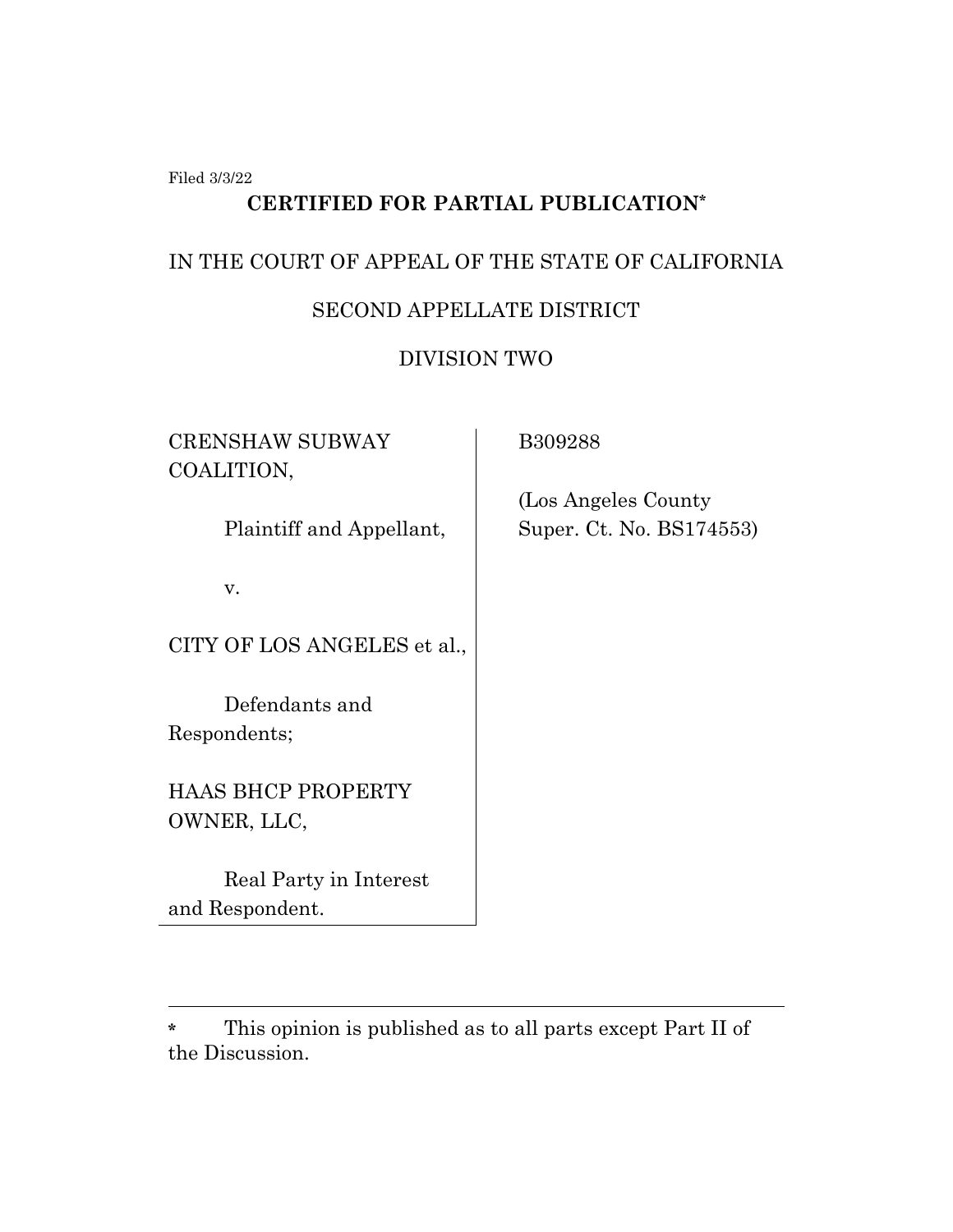APPEAL from a judgment of the Superior Court of Los Angeles County, Mitchell L. Beckloff, Judge. Affirmed.

Strumwasser & Woocher, Beverly Grossman Palmer, Caroline Chiappetti, and Salvador E. Perez for Plaintiff and Appellant.

Michael N. Feuer, City Attorney, Terry Kaufmann-Macias, Assistant City Attorney, John W. Fox, Craig Takenaka, Mei-Mei Cheng, Elaine Zhong, Deputy City Attorneys; Burke, Williams & Sorensen, Charles E. Slyngstad, Nicholas J. Muscolino; Thomas Law Group and Amy Higuera for Defendants and Respondents.

Alston & Bird and Edward J. Casey for Real Party in Interest and Respondent.

#### \* \* \* \* \* \*

After the City of Los Angeles (the City) approved a project aimed at "revitaliz[ing]" a neighborhood in South Los Angeles through the renovation and expansion of an existing shopping mall and the construction of additional office space, a hotel, and new apartments and condominiums, a neighborhood advocacy group sued to enjoin the project under the federal Fair Housing Act (42 U.S.C. § 3601 et seq.) and California's Fair Employment and Housing Act (FEHA) (Gov. Code, § 12900 et seq.). The group's lawsuit rests on a "gentrification" theory—namely, that the project will lead to an "influx of new, more affluent residents"; that this influx will lead to "increased rents and increased property values that [will] put pressure" on the low-income residents who currently live near the project site; and that these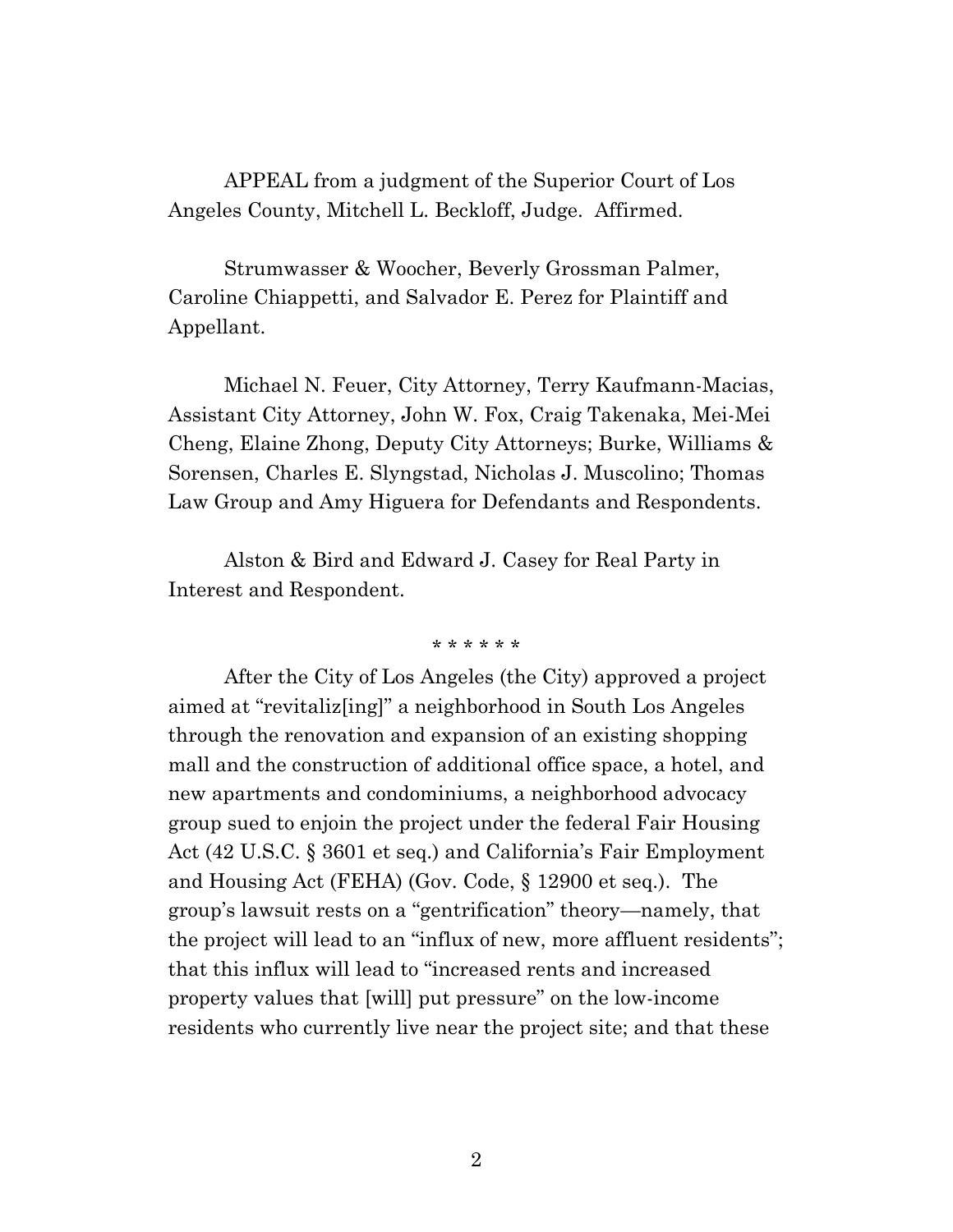higher rents will push the low-income residents out of "their neighborhoods." Because a majority of these low-income residents are Black or Latinx, the group alleges, the project has the effect of "mak[ing]" "dwellings" "unavailable" "because of race[ and] color" in violation of the disparate impact prong of the Fair Housing Act (and, thus, by extension, the FEHA).

Is a disparate impact claim based on this gentrification theory cognizable under the Fair Housing Act? We conclude it is not, and this conclusion is dictated by the United States Supreme Court's decision in *Texas Department of Housing & Community Affairs v. Inclusive Communities Project, Inc.* (2015) 576 U.S. 519 (*Inclusive Communities*). In no uncertain terms, *Inclusive Communities* held that the Fair Housing Act does not afford relief if such relief "cause[s] race to be used and considered in a pervasive and explicit manner [in deciding whether] to justify governmental or private actions" because doing so "inject[s] racial considerations into [the] decision." (*Id.* at p. 543.) Because the Fair Housing Act itself was enacted to combat (and hence only prohibits) those policies and practices that "ha[ve] a 'significantly disparate impact on *nonwhites*'" (*Hardie v. NCAA* (9th Cir. 2017) 876 F.3d 312, 319 (*Hardie*), quoting *Wards Cove Packing Co. v. Atonio* (1989) 490 U.S. 642, 658 (*Wards Cove*), italics added), the gentrification theory would be available—if at all—only when the low-income residents who are displaced by revitalization efforts are minorities. Thus, recognizing the group's gentrification theory would obligate the City to "use[] and consider[]" race in making local planning decisions, and thus the group's gentrification theory is not cognizable under the Fair Housing Act (and, by extension, the FEHA).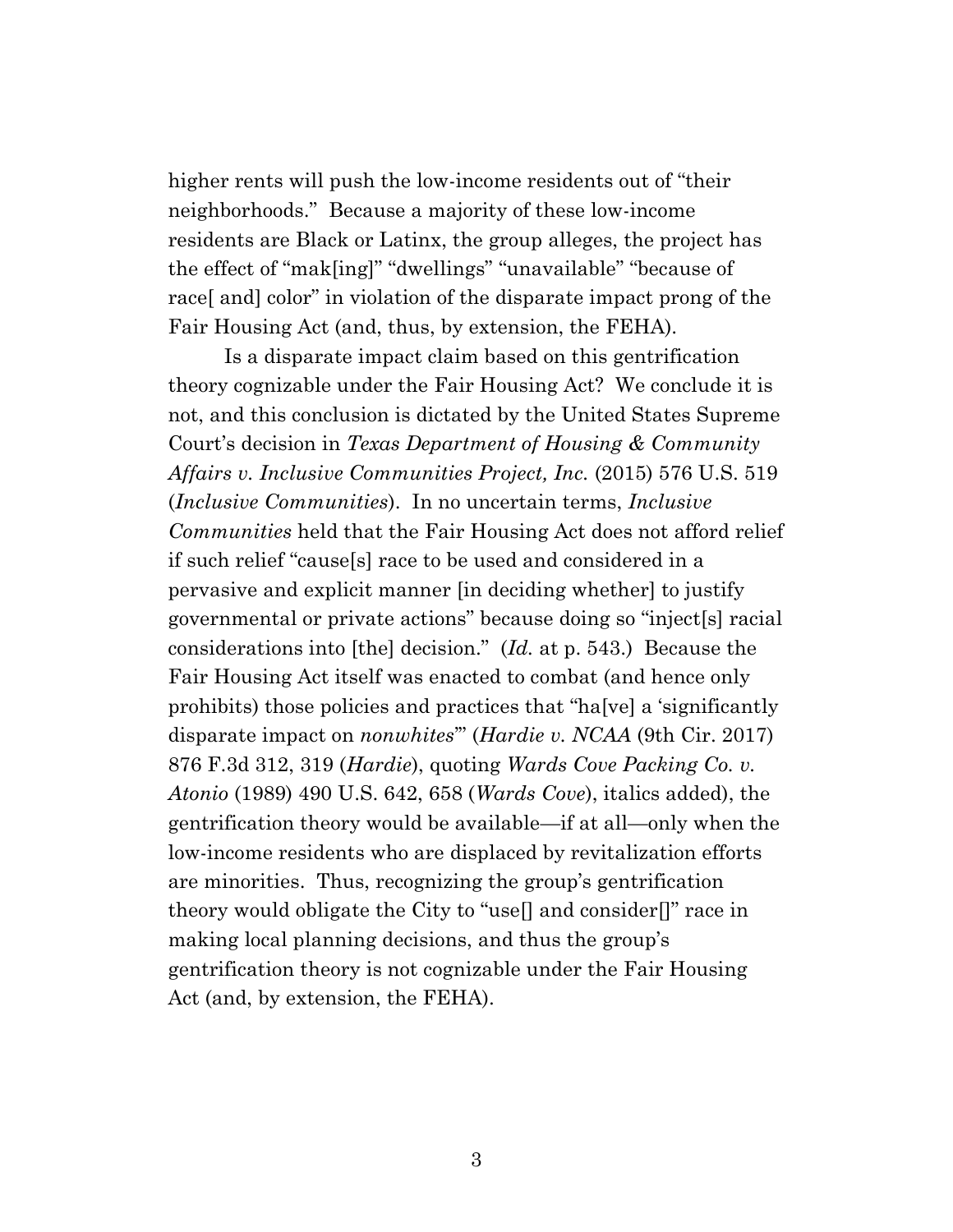For this reason and others, we affirm the dismissal of the group's gentrification-based claims under the Fair Housing Act and FEHA. In the unpublished portion of our opinion, we also affirm the dismissal of the group's claim under the California Environmental Quality Act (CEQA) (Pub. Resources Code, § 21000 et seq.) as untimely.

## **FACTS AND PROCEDURAL BACKGROUND**

## **I. Facts<sup>1</sup>**

## **A.** *The Project*

In South Los Angeles, there is a 43-acre parcel of property, shaped somewhat like a shark's dorsal fin, that is bounded on the north by 39th Street, on the east by Crenshaw Boulevard, on the south by Stocker Street, and on the west by Santa Rosalia Drive and Marlton Avenue; Martin Luther King Jr. Boulevard runs east-west through the center of the parcel. The parcel is currently home to the Baldwin Hills Crenshaw Plaza, which features an enclosed mall, a movie theatre, a few commercial establishments, a small amount of office space, and surface parking lots and parking structures; the parcel contains no residential dwellings. The Crenshaw/LAX light rail line, which currently is under construction, will eventually run through the parcel.

Beginning in 2008 and after various proposals, three private entities—Capri Urban Baldwin, LLC; Capri Urban Crenshaw, LLC; and Capri Urban Rosalia, LLC (collectively, the

**<sup>1</sup>** These facts are drawn from the operative third amended complaint as well as documents judicially noticed by the trial court.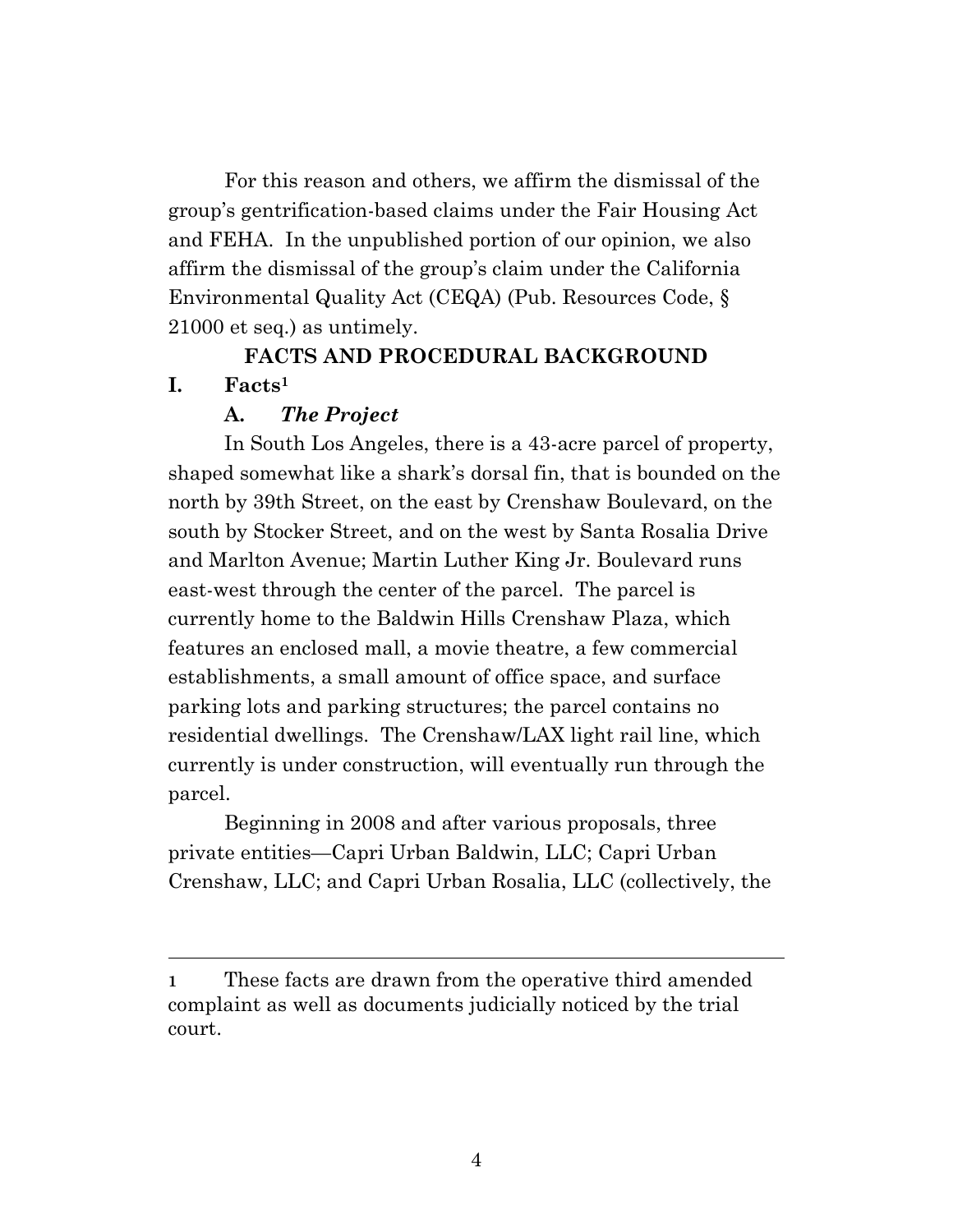developer)**2**—applied to the City to redevelop the parcel by leaving most of the mall and theatre intact, but demolishing a portion of the mall and the office space and constructing a "mixed-use" facility with a net floor area exceeding 3 million square feet (the Project). At the end of the 20-year lifespan of the Project's construction, the Project would have 331,838 square feet of retail and restaurant space; 143,377 square feet of office space; a new, 400-room hotel; and 961 new residential units, comprised of 551 condominiums for purchase and 410 apartments for rent. Ultimately, the developer agreed to set aside 10 percent of each type of the residences for affordable housing—specifically, 5 percent of the condominiums would be available only to persons earning less than 50 percent of the area median income and another 5 percent would be available for members of the workforce earning at most 150 percent of the area median income; and 5 percent of the apartments would be available to persons earning less than 60 percent of the area median income and another 5 percent would be available to persons earning less than 80 percent of the area median income. The developer also agreed to hire 25 percent of the workforce used to build and operate the Project from the local community.

### **B.** *The surrounding neighborhood*

The Project is "near" the Leimert Park neighborhood and within the "Crenshaw Corridor." Together, these areas have "served as the political, cultural, and commercial heart of Black Los Angeles" since the 1960's, and are one of the "last majority Black communities in the City of Los Angeles." Census data indicates that in Leimert Park, 65 percent of the residents are

**<sup>2</sup>** The parcel was subsequently purchased by HAAS BHCP Property Owner, LLC, which is now the developer.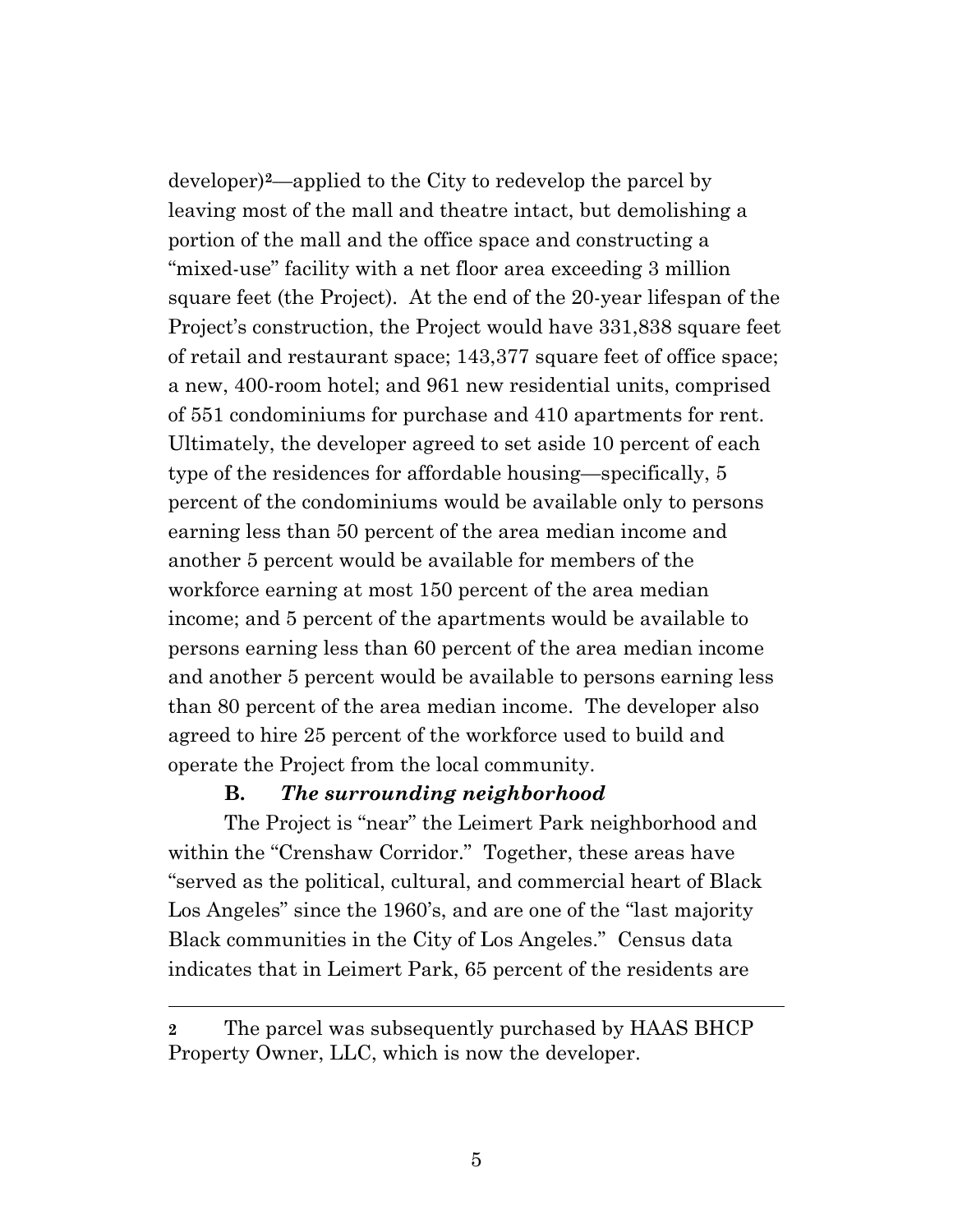Black and 25 percent of the residents are Latinx, and in the Crenshaw Corridor, 43 percent of the residents are Black and 47 percent of the residents are Latinx.

## **C.** *Administrative proceedings*

1. *Department of City Planning*

The Los Angeles City Council has designated the Department of City Planning (the Department) as its "Advisory Agency" to approve vesting tentative tract maps for anticipated land use projects. (L.A. Mun. Code, §§ 17.03.A., 17.06.) Once approved, a vesting tentative tract establishes "certain rights to proceed with development." (*Id.*, § 17.02.)

On December 21, 2016, the Department held a noticed hearing to decide, among other things, whether (1) to approve the vesting tentative tract map for the Project, and (2) to certify the final environmental impact report that had been prepared for the Project.

On January 18, 2017, the Department issued a letter of determination that (1) approved the vesting tentative tract map, and (2) certified the final environmental impact report.

The Department did not issue a notice of determination until March 20, 2017, which was 61 days after the issuance of its letter of determination.

### 2. *City Planning Commission*

In July 2017, the City Planning Commission held a hearing to consider several other issues necessary to enable the Project to move forward—chiefly, whether to recommend that the City Council change the zoning and height district designation of the Project's parcel.

On August 3, 2017, the City Planning Commission issued a letter stating its finding that no further environmental impact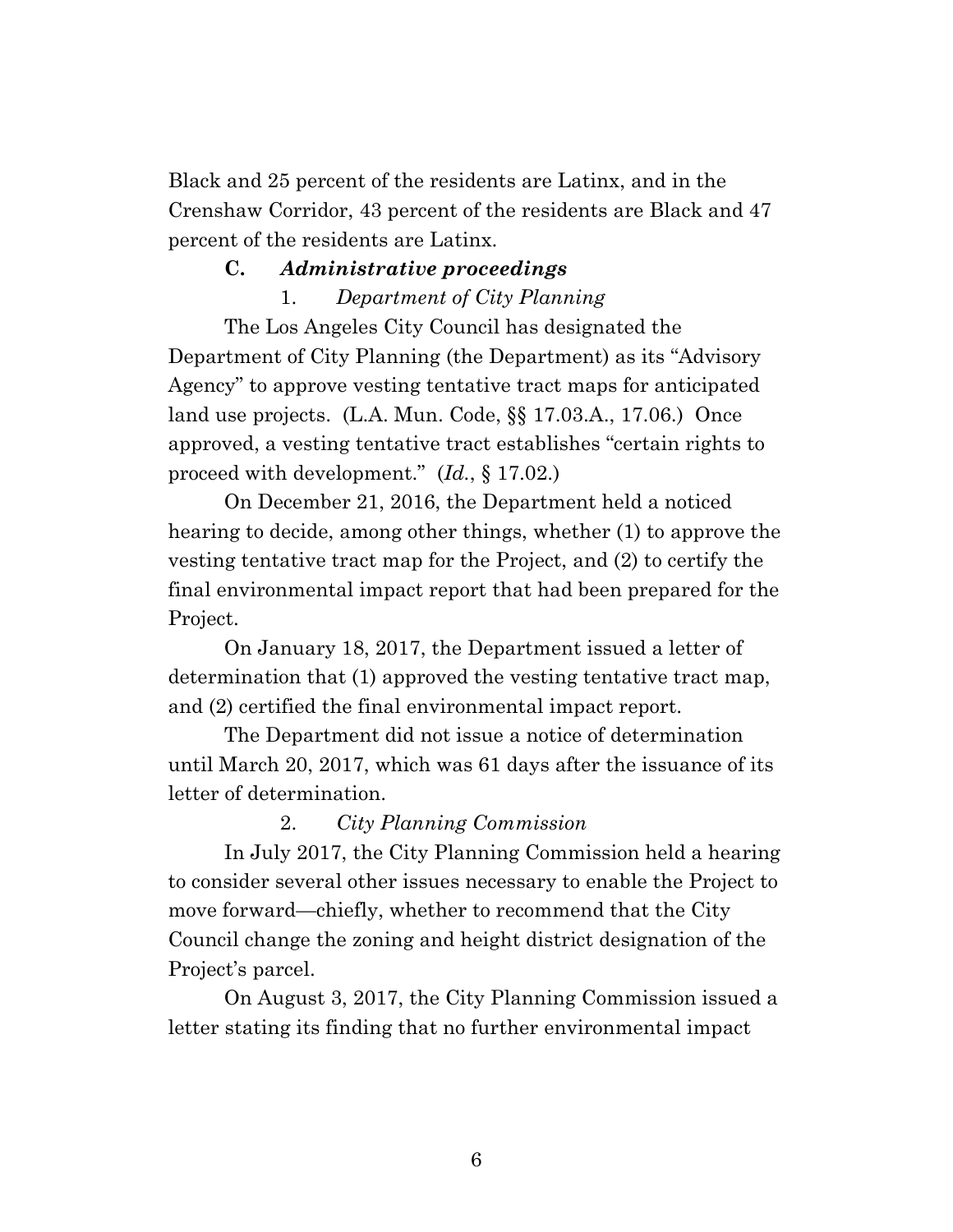analysis was required, and recommending that the City Council adopt the proposed changes to the zoning and height district designation.

## 3. *Planning and Land Use Management (PLUM) Subcommittee*

At the behest of several groups who appealed the City Planning Commission's determination, the City Council's PLUM Subcommittee held a hearing in early June 2018. The PLUM Subcommittee subsequently issued a report recommending denial of the appeals, concluding that no further environmental impact analysis was required, and recommending that the City Council adopt the proposed changes to the zoning and height district designation.

## 4. *City Council*

At its June 27, 2018 meeting, the City Council unanimously voted to adopt the PLUM Subcommittee's recommendations, thereby denying the appeals, concluding that no further environmental impact analysis was required, and enacting the ordinances necessary to change the zoning and height district designation of the Project's parcel.

## **II. Procedural Background**

## **A.** *Operative pleading*

On July 30, 2018, the Crenshaw Subway Coalition (the Coalition) sued the City of Los Angeles and the City Council (collectively, the City), as well as the developer, to enjoin the Project. The Coalition is a "nonprofit organization of residents, property owners and merchants in the South Los Angeles community" who are "firmly opposed" to "gentrification" that would "displace long-standing Black and Latinx residents." In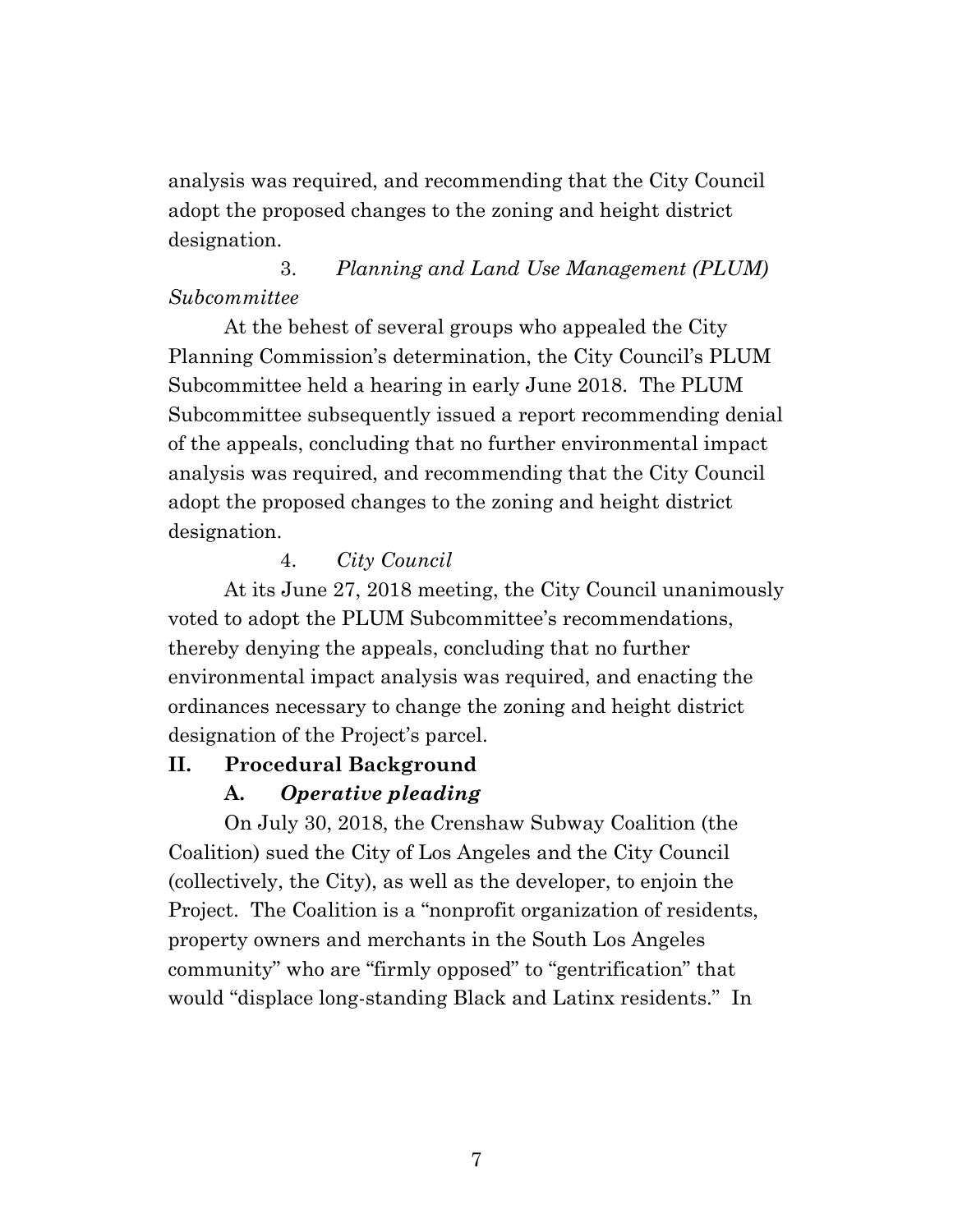the operative pleading, the Coalition alleges that the Project violates (1) the Fair Housing Act, (2) FEHA, and (3) CEQA.**<sup>3</sup>**

## **B.** *Dismissal of the fair housing-related claims*

1. *The allegations*

In the operative third amended complaint,**<sup>4</sup>** the Coalition alleged that the Project violated the Fair Housing Act and FEHA due to the gentrification it would cause. Specifically, the Coalition alleged that (1) the Project will lead to an "influx of new, more affluent residents," (2) this influx will lead to "increased rents and increased property values that [will] put pressure on existing, lower income residents" in the neighborhoods near the Project, (3) these higher rents will "push" the lower-income residents, who are "already rent-burdened" because they spend more than 50 percent of their household income on rent, "from their homes in the neighborhoods around the Project," and (4) this displacement will fall predominantly upon "lower income Black and Latinx residents" living in those neighborhoods. The danger of displacement due to the Project is particularly high, the Coalition alleged, because a study conducted by the City using data from 2000 to 2014 showed that these neighborhoods already had a "high" or "very high" "index of displacement." The Coalition's pleading acknowledged that "the goal[s] of the Project" were "to serve as 'a catalyst for economic

**4** The trial court had sustained the City and the developer's demurrer to the second amended complaint with leave to amend.

**<sup>3</sup>** The initial pleading filed on July 30, 2018, was a petition for a writ of mandate against the City alleging only a violation of CEQA. The Coalition filed a first amended petition and complaint on September 24, 2018, which added the two housing discrimination claims against the City and the developer.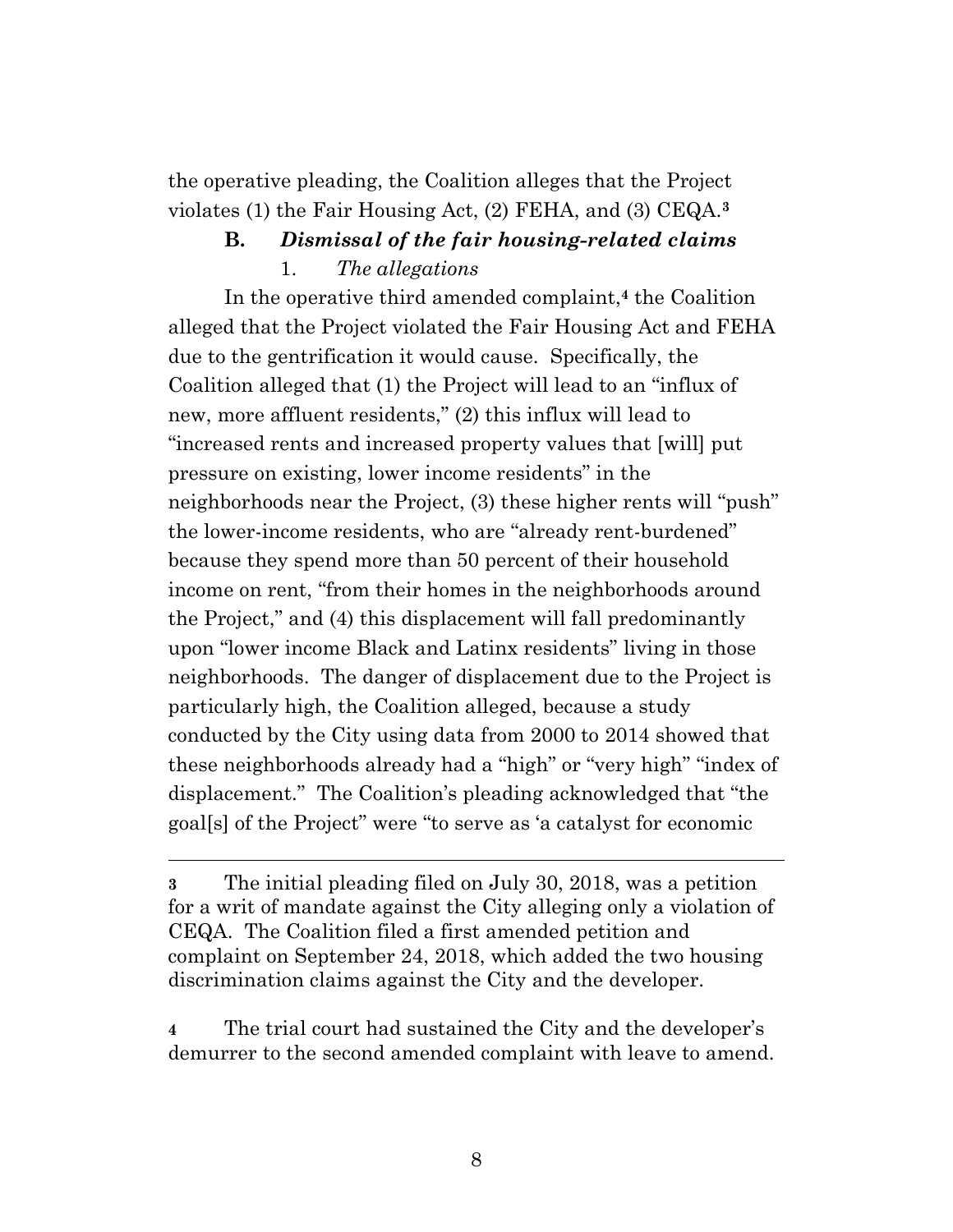development in South Los Angeles,'" "'to contribute to the revitalization of the West Adams-Baldwin Hills-Leimert Park'" neighborhoods, and "'to eliminate and prevent the spread of blight and deterioration by providing housing ownership opportunities, together with retail, hotel, office and restaurant uses, and public open space,'" but alleged that this justification was "no[t] legally sufficient" and could in any event "be served by other, properly[ ]enacted policies, practices and decisions that have a less discriminatory effect." As relief, the Coalition sought an injunction halting the Project unless and until "adequate measures" were taken "to ensure that the Project would not displace protected minorities." The Coalition's pleading did not specify what measures would be adequate: At some points during the administrative review process, the Coalition suggested that setting aside *all* of the new, 961 residential units for lowincome residents; at other points, the Coalition suggested that the developer also be required to build "other permanent affordable housing . . . near the Project.

## 2. *Demurrer*

The City and the developer demurred to the Coalition's fair housing-related claims. After briefing and a hearing, the trial court in May 2019 overruled the demurrer. Specifically, the court found that the City's decision approving the 20-year-long Project constituted a "policy" (rather than a "one-off decision") and that the Coalition had "met its pleading burden" of alleging that the Project would have a "disparate impact" by "displac[ing] Black and Latinx populations in the immediate environs."

## 3. *Motion for judgment on the pleadings*

In July 2020, the City and the developer filed a motion for judgment on the pleadings based on new case law—namely, the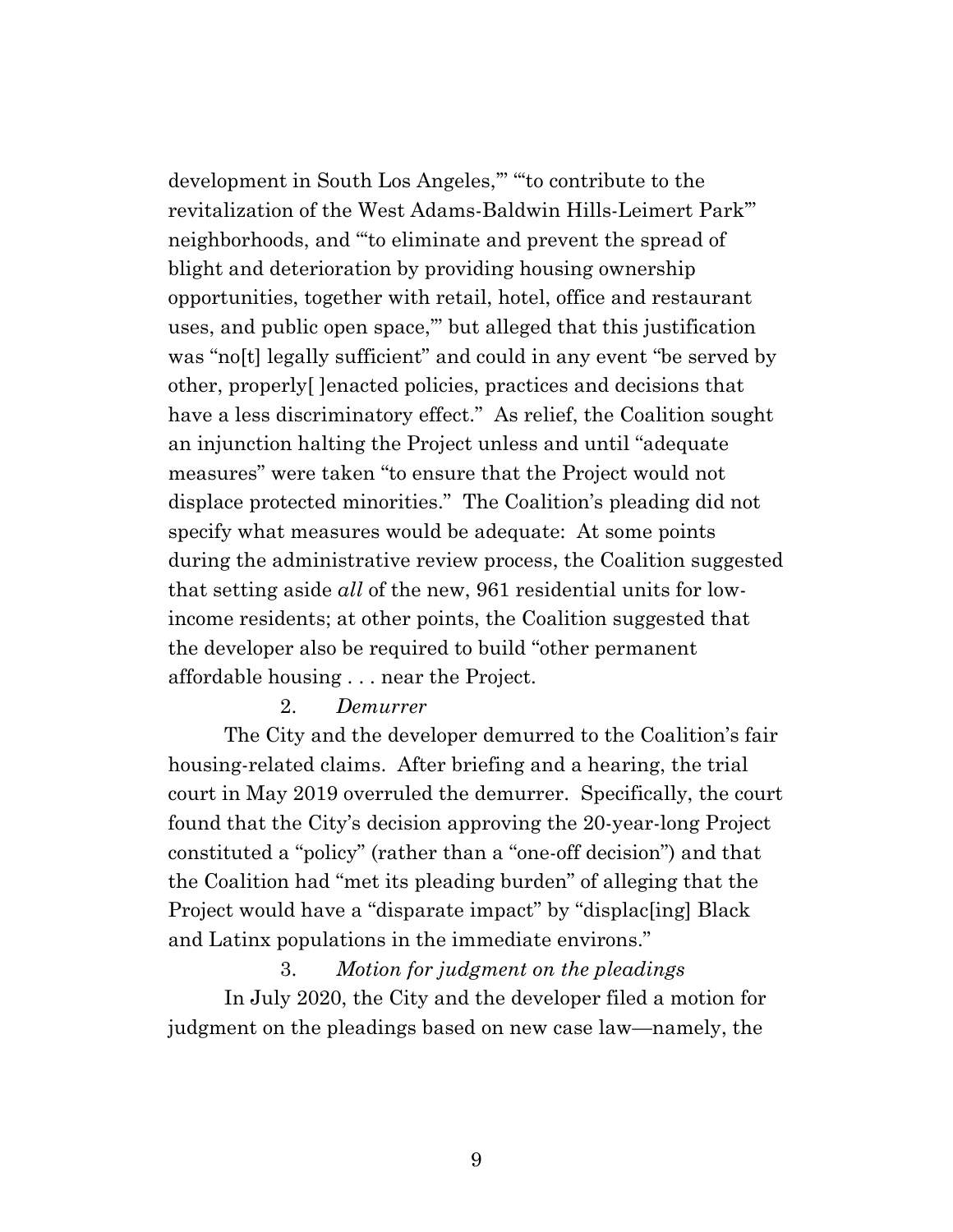opinion in *AIDS Healthcare Foundation v. City of Los Angeles* (June 15, 2020, B303308), review den. and opn. ordered nonpub. Sept. 2, 2020, S263550 (*AIDS Healthcare*), which rejected a gentrification-based lawsuit under the Fair Housing Act. After briefing and a hearing, the trial court granted the motion. The court ruled that *AIDS Healthcare* was "equally applicable" in this case "because of the substantially similar allegations."

### **C.** *Dismissal of CEQA Claim*

In the second amended complaint, the Coalition alleged that the City had violated CEQA. The City demurred to that claim. In February 2019, the trial court sustained the demurrer (and granted leave to amend, but the Coalition elected not to do so and instead to stand on its claim as previously alleged). The court found that the Coalition's challenge to the City's CEQA finding was untimely because the Coalition's July 2018 lawsuit was filed more than 30 days after the City posted its notice of determination in March 2017 and, alternatively, more than 180 days after the City's anointed advisory agency approved the vesting tentative tract map and certified the final environmental impact report in January 2017.

## **D.** *Appeal*

Following the entry of judgment against the Coalition on all of its claims in September 2020, the Coalition filed this timely appeal.

### **DISCUSSION**

The Coalition argues that the trial court (1) erred in granting judgment on the pleadings on its Fair Housing Act and FEHA claims because the California Supreme Court subsequently ordered the *AIDS Healthcare* decision depublished,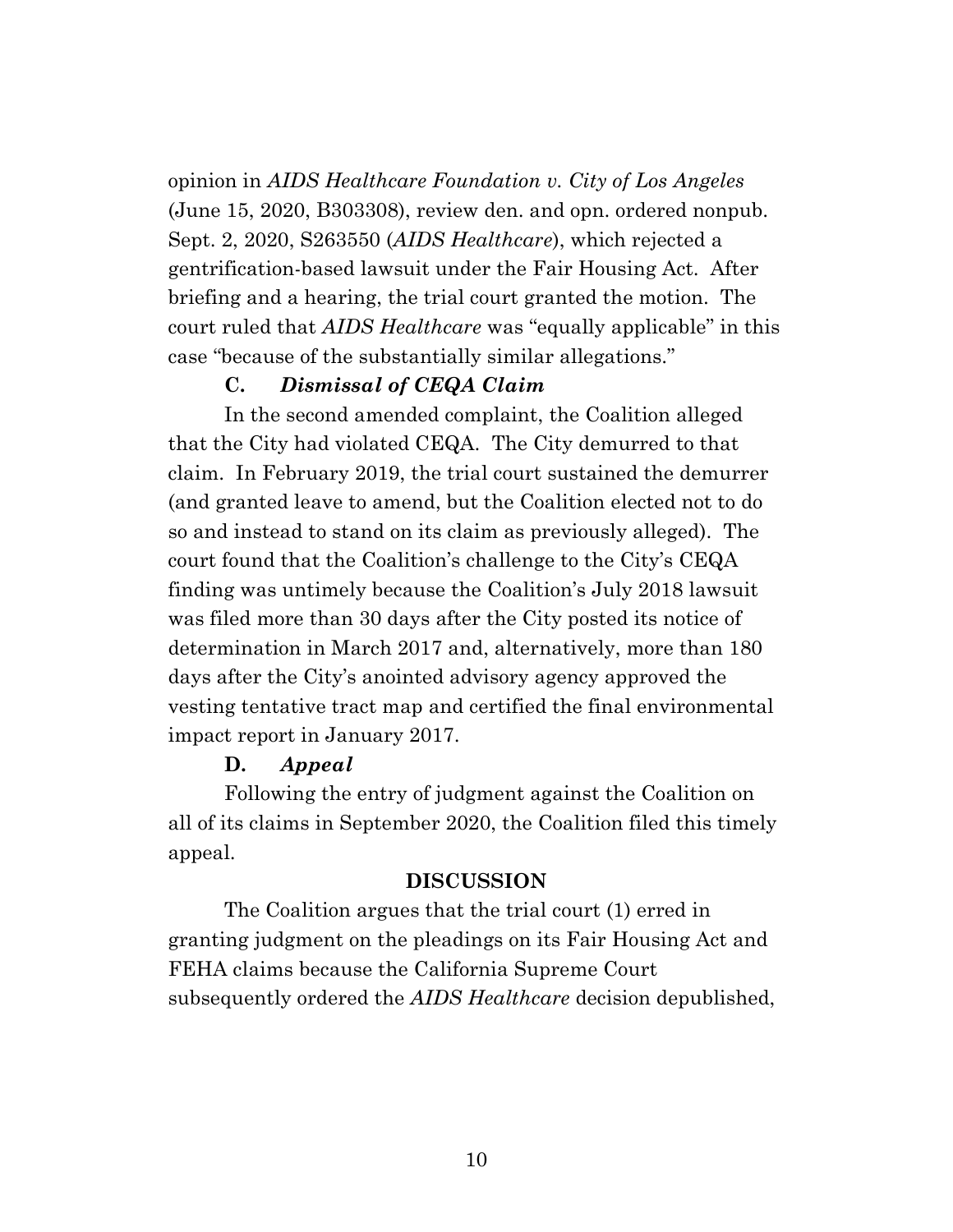and (2) erred in sustaining the demurrer to its CEQA claim because its July 2018 lawsuit was timely filed.

Our task in evaluating orders granting judgment on the pleadings or sustaining a demurrer without leave to amend is the same: We accept as true the allegations in the operative pleading along with any documents properly subject to judicial notice, and ask (1) whether the pleading states a "legally cognizable cause of action" and, if it does, (2) whether the pleading also alleges facts sufficient to support that cause of action. (*IMO Development Corp. v. Dow Corning Corp.* (1982) 135 Cal.App.3d 451, 457; *Sparks v. City of Compton* (1976) 64 Cal.App.3d 592, 596-597; *Alameda County Waste Management Authority v. Waste Connections US, Inc.* (2021) 67 Cal.App.5th 1162, 1174 (*Alameda County*); Code Civ. Proc., § 438, subds. (c)(1)(B) & (d).) Our review is de novo. (*Alameda County*, at p. 1174.) Leave to amend is properly denied when a plaintiff's underlying theory is legally invalid and cannot be cured by additional allegations. (*Yvanova v. New Century Mortgage Corp.* (2016) 62 Cal.4th 919, 924.)

## **I. Fair Housing Act and FEHA Claims**

The Coalition contends that the trial court's dismissal of its Fair Housing Act and FEHA claims was legally incorrect. Before addressing the viability of the Coalition's claim under each statute, we address two threshold issues.

### **A.** *Threshold issues*

1. *Automatic reversal*

The Coalition asserts that we need not analyze the viability of its claims under the Fair Housing Act or FEHA because (1) the trial court's ruling granting judgment on the pleadings was based *solely* on the *AIDS Healthcare* opinion, and the depublication of that opinion means that there is no basis for the court's ruling,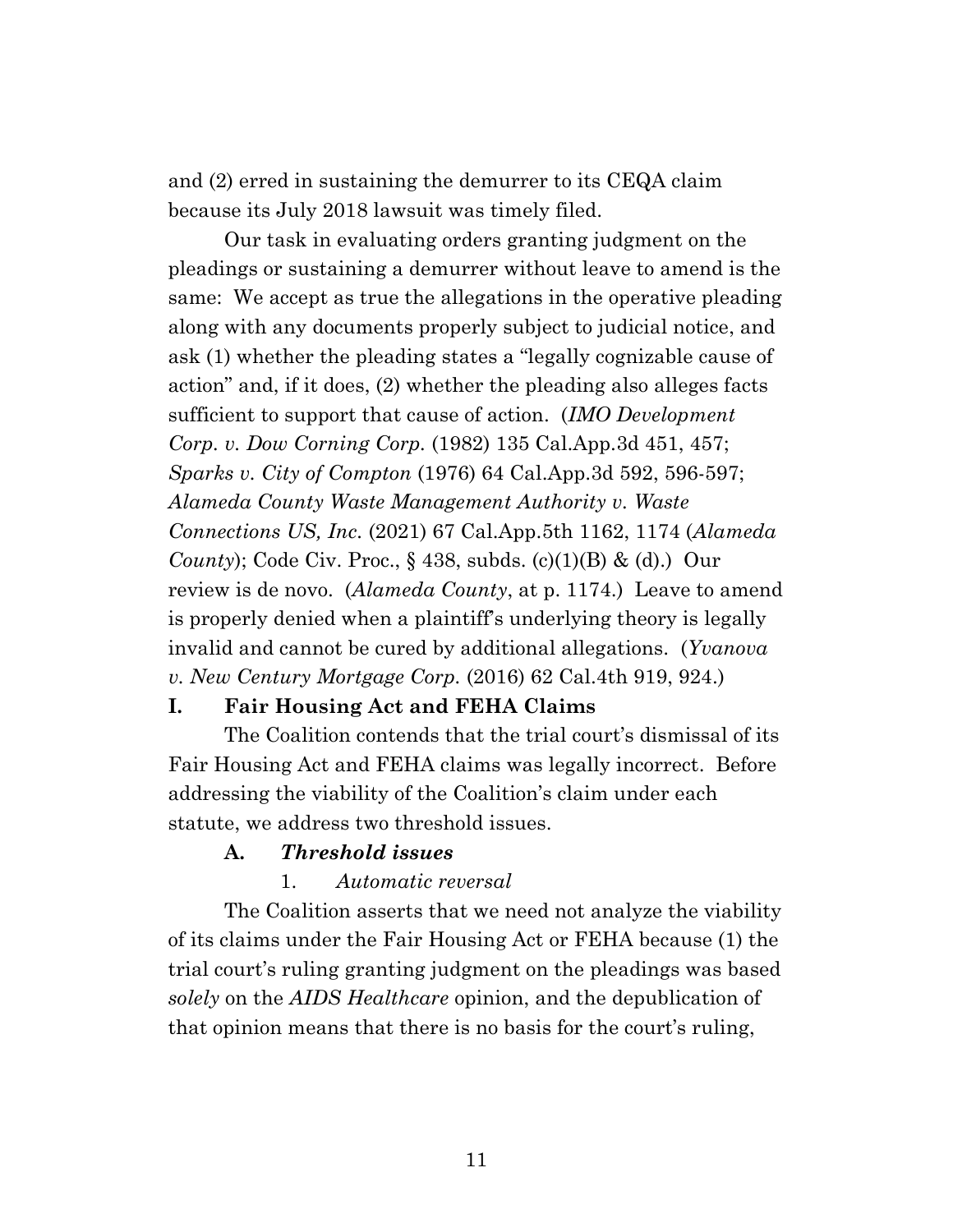which must therefore be automatically reversed; and  $(2)$  we may not consider any further arguments in favor of affirmance because (a) the City and the developer never sought appellate review of the trial court's earlier order overruling their demurrers to these claims, and (b) the City and the developer are judicially estopped from making any argument in favor of dismissal *beyond* an *AIDS Healthcare*-based argument because such arguments would be inconsistent with their earlier position that *AIDS Healthcare* alone warranted dismissal.

We reject these arguments.

To begin, the depublication of *AIDS Healthcare* is not dispositive of this appeal. Our task is to review the ruling dismissing the Coalition's claims, not its rationale*.* (*Alameda County*, *supra*, 67 Cal.App.5th at p. 1174; *People v. Zapien* (1993) 4 Cal.4th 929, 976 [noting "firmly established" rule that appellate courts review the trial court's ruling, not its rationale].) Nor can we infer our Supreme Court's disapproval of the reasoning or holding of *AIDS Healthcare* from the fact of depublication; the California Rules of Court expressly preclude us from doing so. (Cal. Rules of Court, rule 8.1125(d) ["A Supreme Court order to depublish is not an expression of the court's opinion of the correctness of the result of the decision or of any law stated in the opinion."]; accord, *Farmers Ins. Exchange v. Superior Court*  (2013) 218 Cal.App.4th 96, 108.)

We are also not barred from considering alternative arguments in support of the trial court's order. The failure of the City and the developer to seek appellate review of the trial court's prior order overruling their demurrers to the third amended complaint is of no moment. They had no right to appeal that prior order in the first place (e.g., *Apple Inc. v. Superior Court*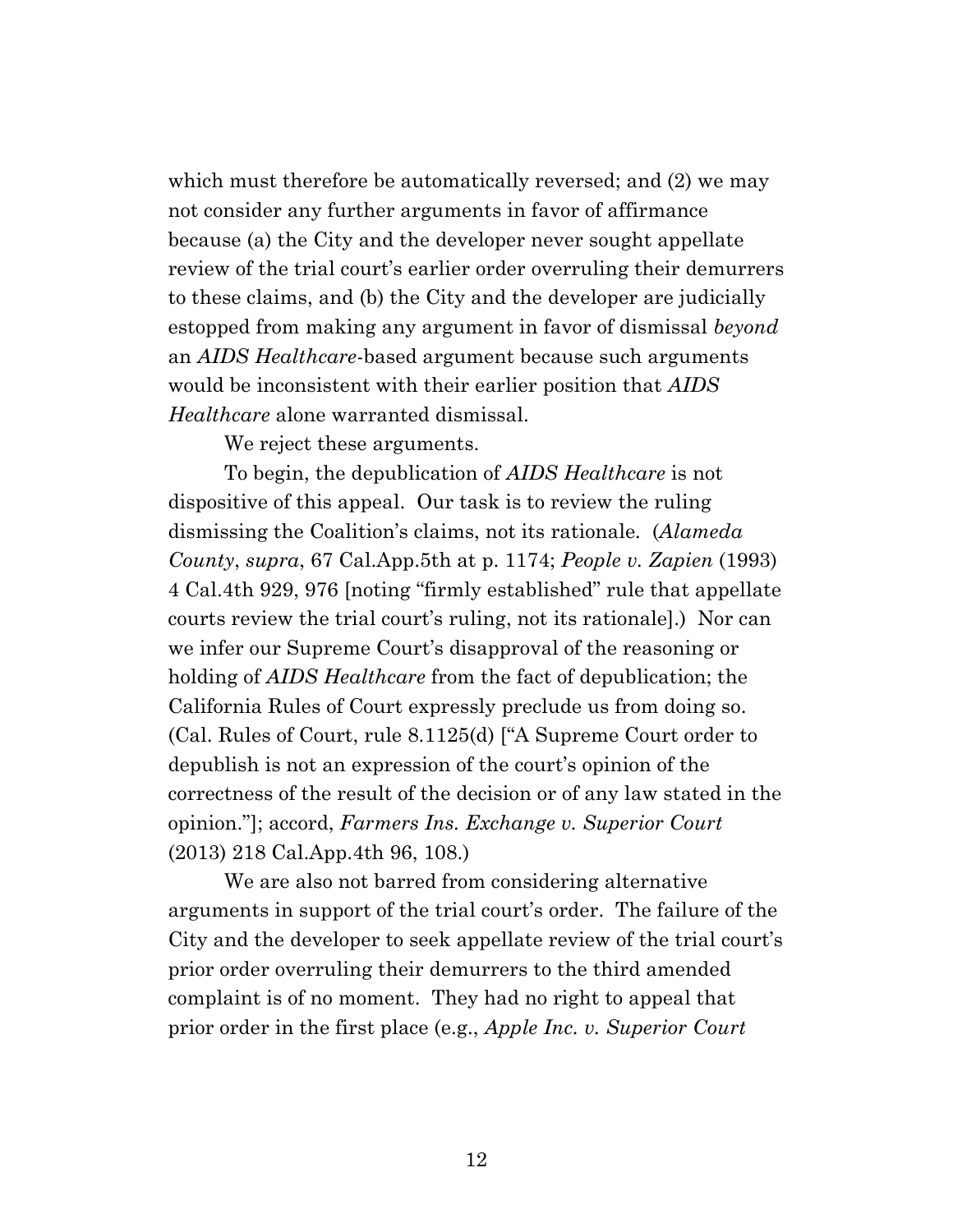(2017) 18 Cal.App.5th 222, 238-239 ["'An order overruling a demurrer is not directly appealable . . . .'"]), and their failure to seek a discretionary writ from that prior order would not have precluded them from attacking that ruling in an appeal from a final judgment (e.g., *People v. Mena* (2012) 54 Cal.4th 146, 156); their failure to seek appellate review therefore does not preclude them from making arguments that attack the prior demurrer ruling when articulating alternative grounds for affirming the trial court's subsequent order granting their motion for judgment on the pleadings. The City and the developer are also not judicially estopped from making arguments beyond those based on *AIDS Healthcare*. Judicial estoppel only precludes a litigant from taking *inconsistent* positions before a tribunal (e.g., *MW Erectors, Inc. v. Niederhauser Ornamental & Metal Works Co., Inc.* (2005) 36 Cal.4th 412, 422); arguing that a theory is invalid for one reason is not inconsistent with arguing that a theory is invalid for another reason, at least where, as here, the reasons are in the alternative and not inconsistent with one another. Indeed, the Code of Civil Procedure expressly authorizes a litigant to file a motion for judgment on the pleadings *after* filing an unsuccessful demurrer if the motion for judgment on the pleadings is made on a different ground. (Code Civ. Proc., § 438, subd.  $(g)(2)$ .) Here, the grounds advanced in the prior demurrer are different from the ground upon which we are now affirming.

2. *Scope of this appeal*

The Coalition's gentrification theory implicates issues of urban renewal, socioeconomic inequality, and racial injustice. How to balance the social benefits of revitalizing blighted neighborhoods against the resulting social costs of gentrification is a question for our elected officials—not for this court. Elected

13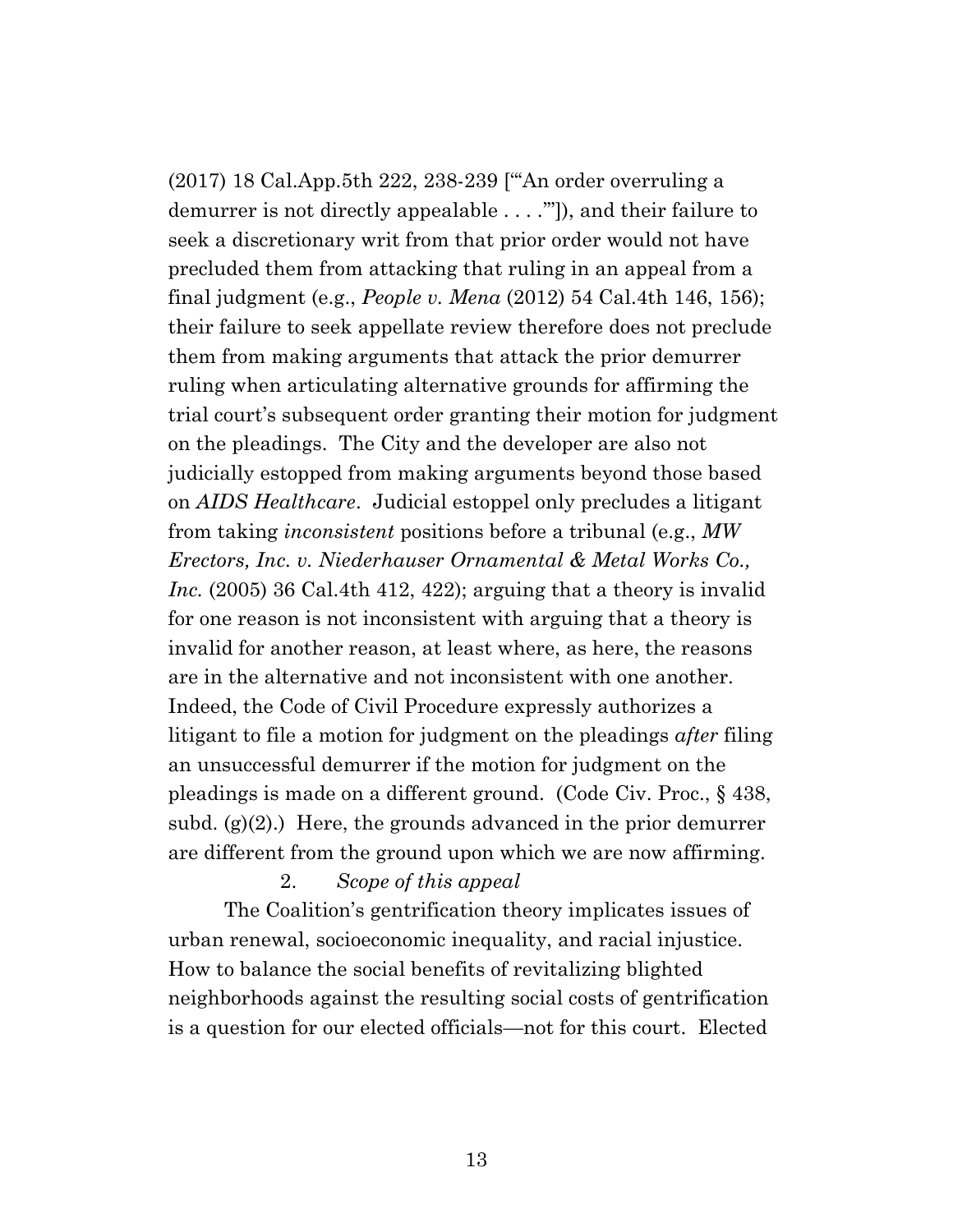officials are the ones who must grapple with these issues in deciding which projects to approve, where they should be sited, and how to mitigate the potential negative impacts of those projects on the surrounding neighborhoods by requiring or incentivizing developers to take actions that benefit local residents (such as setting aside affordable housing or employing local labor). (E.g., L.A. Mun. Code §§ 12.22.A.25, 12.22.A.31, 12.24.U.26, 14.00.A.10; L.A. Admin. Code, § 5.582.)

Our task is much more limited: We decide only whether the claims that the Coalition alleged in the operative complaint are legally cognizable under the Fair Housing Act and FEHA. For the reasons described below, the *Inclusive Communities* decision by the United States Supreme Court dictates the conclusion that they are not.

## **B.** *Fair Housing Act claim*

### 1. *The Fair Housing Act, generally*

As its name suggests, the aim of the Fair Housing Act is "to provide, within constitutional limitations, for fair housing throughout the United States." (42 U.S.C. § 3601; 82 Stat. 81.) To do this, and among other ways, the statute makes it unlawful to "make . . . unavailable . . . a dwelling to any person because of race, color, religion, sex, familial status, or national origin." (42 U.S.C. § 3604(a).)**<sup>5</sup>** As pertinent here, "[a] dwelling can be made . . . unavailable by, among other things, [a practice or policy] that limits the availability of affordable housing" for protected groups.

**5** In full, this provision provides that it shall be unlawful "[t]o refuse to sell or rent after the making of a bona fide offer, or to refuse to negotiate for the sale or rental of, or otherwise make unavailable or deny, a dwelling to any person because of race, color, religion, sex, familial status, or national origin." (42 U.S.C.  $$3604(a)$ .)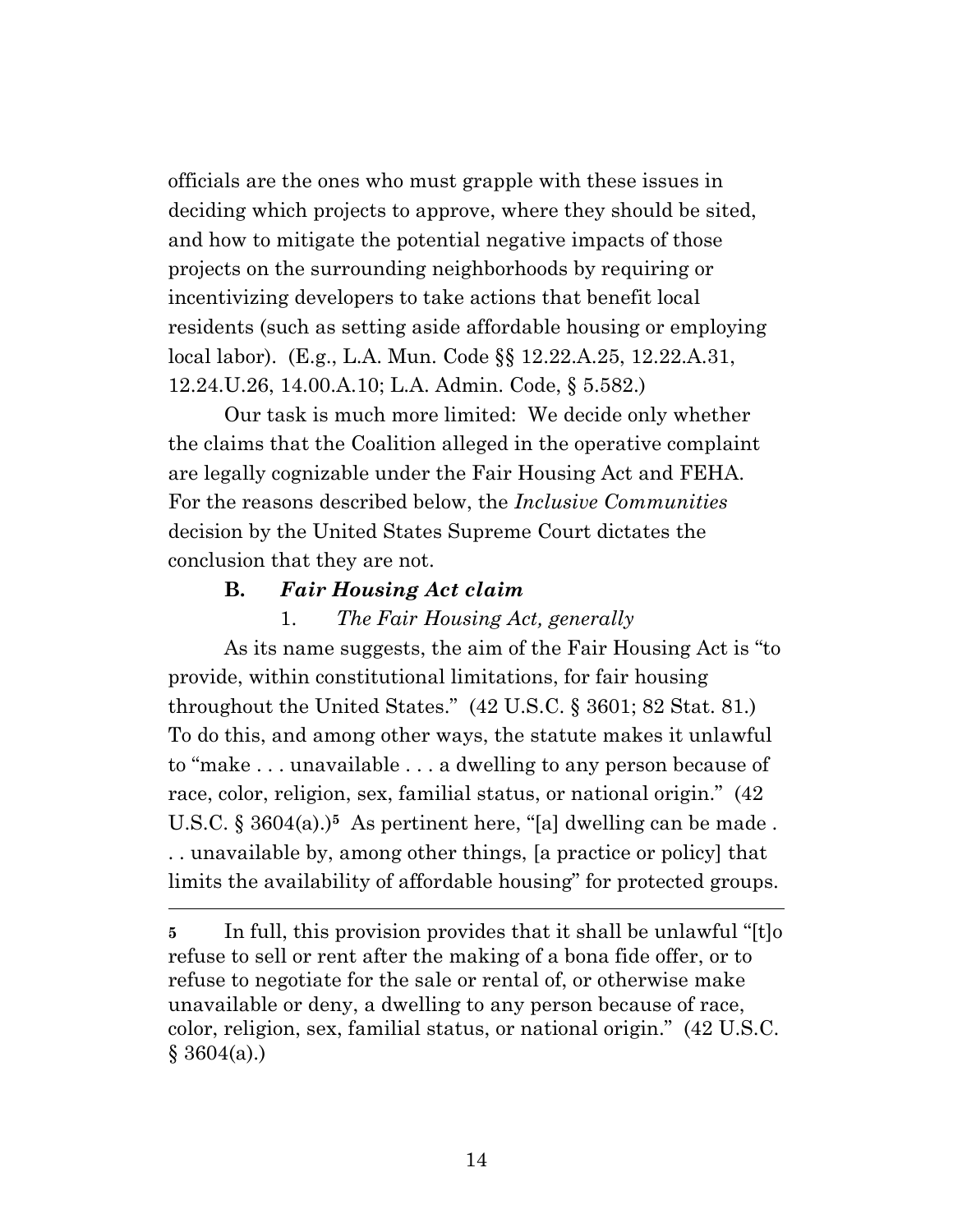(*Mt. Holly Gardens Citizens in Action, Inc. v. Township of Mt. Holly* (3d Cir. 2011) 658 F.3d 375, 381 (*Mt. Holly*).)

There are two types of Fair Housing Act claims. The first is a disparate treatment claim. To prevail, the plaintiff bringing a disparate treatment claim "'must establish that the defendant had a discriminatory intent or motive'" when it undertook the challenged practice or policy. (*Inclusive Communities*, *supra*, 576 U.S. at p. 524, quoting *Ricci v. DeStefano* (2009) 557 U.S. 557, 577.) The second is a disparate impact claim. To prevail, the plaintiff bringing a disparate impact claim must establish that the challenged practice or policy has "a 'disproportionately adverse effect on minorities [or other protected group]' and [is] otherwise unjustified by a legitimate rationale." (*Inclusive Communities*, at p. 524; see also *id.* at p. 534.)

#### 2. *Disparate impact claims, specifically*

Disparate impact claims are critical to the efficacy of the Fair Housing Act. Liability that turns solely on a showing of discriminatory impact (rather than upon discriminatory intent or motive) "permits plaintiffs to counteract unconscious prejudices and disguised animus," and thus "serves to uncover unconscious or consciously hidden biases." (*Inclusive Communities*, *supra*, 576 U.S. at p. 540; *Avenue 6E Investments, LLC v. City of Yuma* (9th Cir. 2016) 818 F.3d 493, 503 (*Avenue 6E*).) Liability that turns solely on a showing of discriminatory impact (rather than upon discriminatory intent or motive) "also targets 'artificial, arbitrary, and unnecessary barriers' to minority housing and integration that can occur through unthinking, even if not malignant, policies" and practices. (*Avenue 6E*, at p. 503, quoting *Inclusive Communities*, at p. 540.)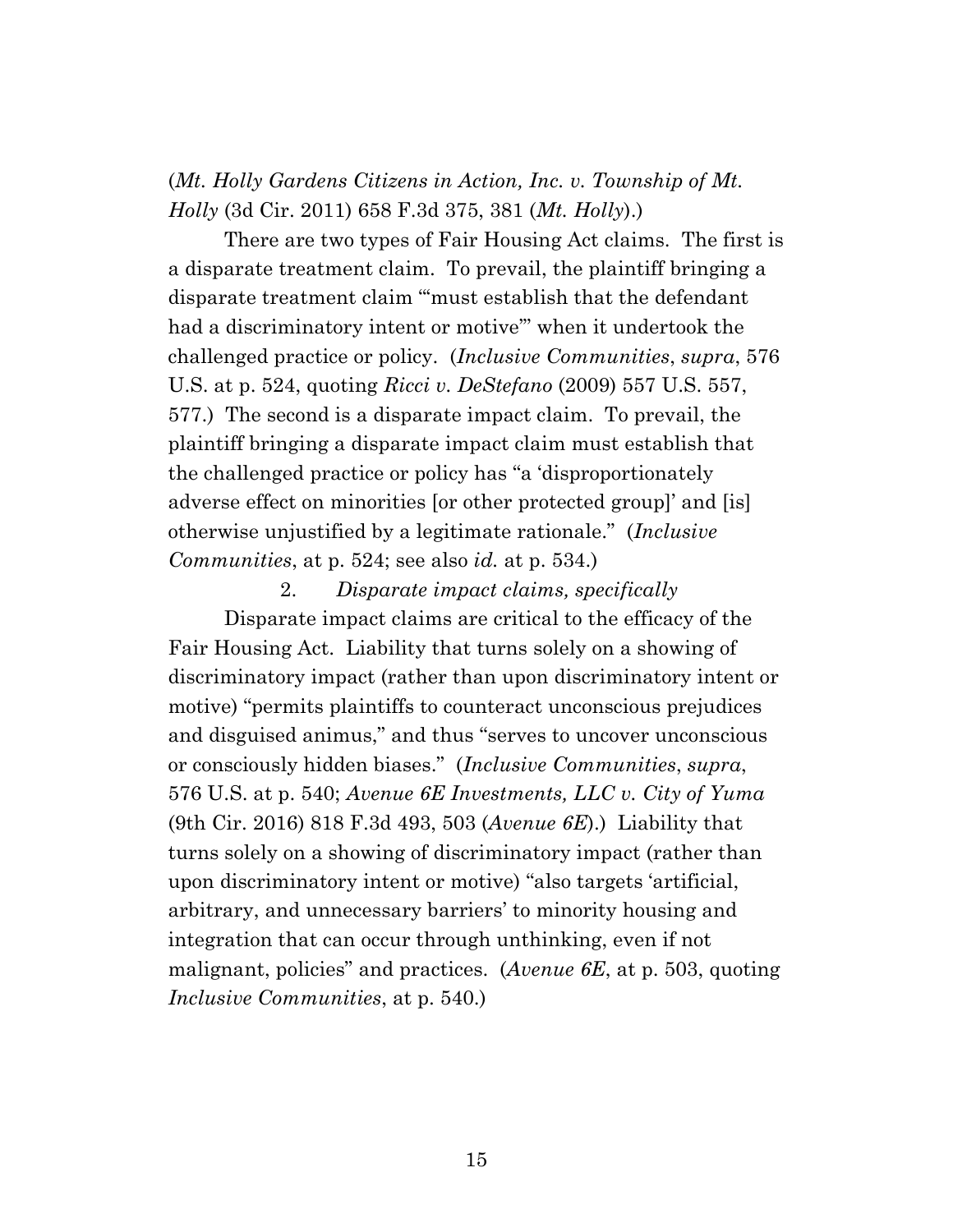At the same time, the United States Supreme Court has held that the Fair Housing Act is not a panacea against all wrongs. Instead, it was enacted to address historically entrenched "segregated housing patterns" and was designed to end that segregation by "eradicat[ing] discriminatory practices within [the housing] sector" that "exclude minorities." (*Inclusive Communities*, *supra*, 576 U.S. at pp. 528, 539.) It was *not* meant to "displace[] . . . valid governmental policies." (*Id.* at p. 540.) Because disparate impact liability looks solely to disproportionate effect without regard to the intent or motive behind the practice or policy, and because a practice or policy may end up having a disproportionate effect on minorities even when it serves a valid government policy, the Supreme Court has seen fit to "properly limit[]" disparate impact claims by articulating "safeguards" and "cautionary standards" to ensure that such claims do not sweep beyond the purpose—and hence the scope—of the Fair Housing Act. (*Inclusive Communities*, at pp. 540, 541, 544; *Oviedo Town Center II, L.L.L.P. v. City of Oviedo* (11th Cir. 2018) 759 Fed.Appx. 828, 834 *(Oviedo Town Center*) [observing how *Inclusive Communities* "cabin[ed] disparate-impact liability" because that "theory of liability . . . would create substantial difficulties if applied too expansively"].) Whether "the merits" of an alleged disparate impact claim remain within these limits is to be "rigorous[ly] examin[ed]" "at the pleading stage." (*Burbank Apartments Tenant Assn. v. Kargman* (2016) 474 Mass. 107, 127 (*Burbank Apartments*).) Disparate impact claims that fall outside "the purview" of the Fair Housing Act are not legally cognizable and are properly dismissed at that stage. (*Laramore v. Illinois Sports Facilities Auth.* (N.D.Ill. 1989) 722 F.Supp. 443, 452; *Southend Neighborhood Improvement Assn. v. County of St.*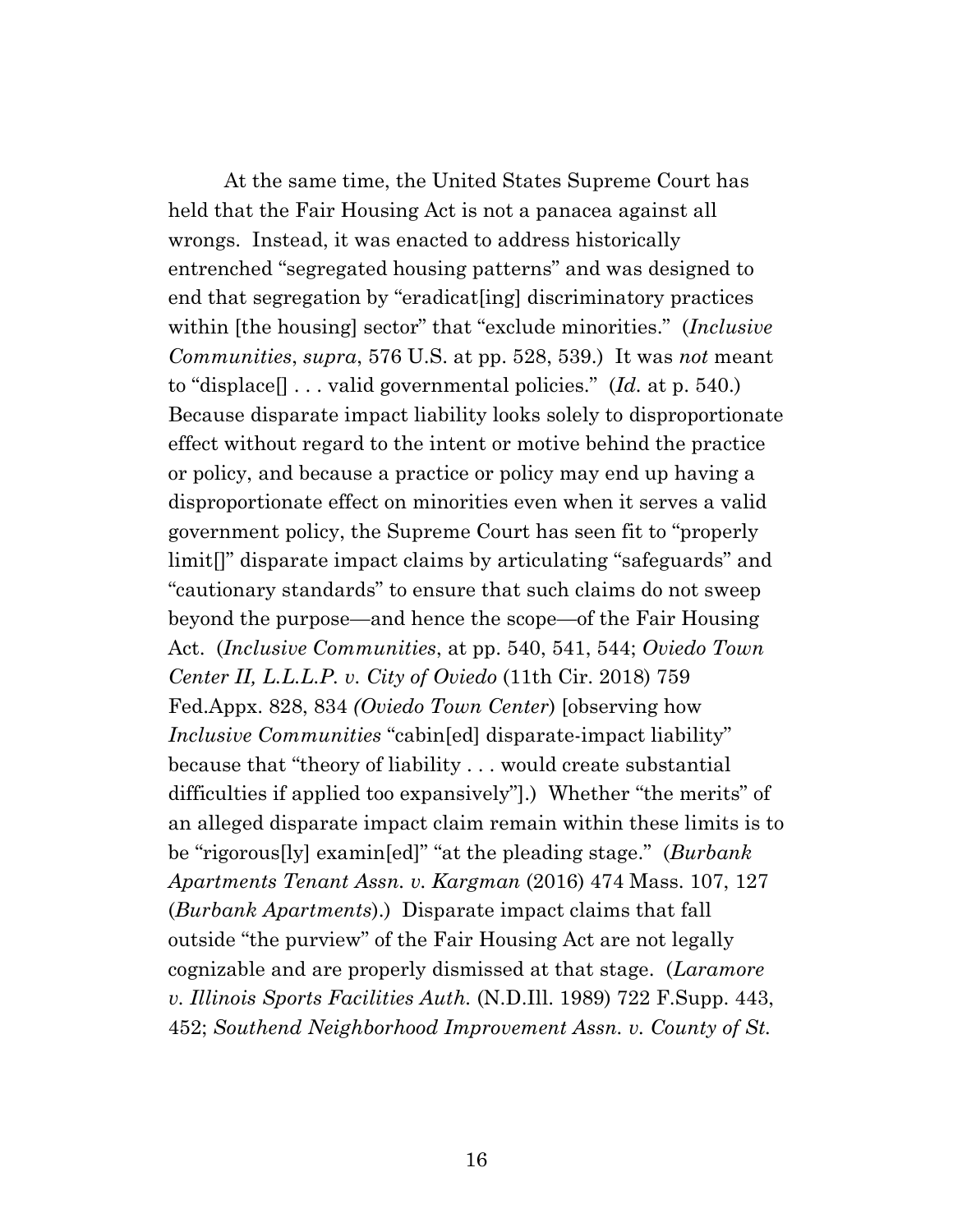*Clair* (7th Cir. 1984) 743 F.2d 1207, 1210 [dismissal is appropriate when the Fair Housing Act was "not designed to address the concerns raised by the complaint"].)

Three of the "cautionary standards" and "safeguards" articulated in *Inclusive Communities* are relevant here.

First, *Inclusive Communities* held that the Fair Housing Act does not encompass disparate impact claims that "cause. race to be used and considered in a pervasive and explicit manner to justify governmental or private actions" because construing the Fair Housing Act to "inject[] race into a city's decisionmaking process" raises "serious constitutional concerns" and "ten[d]s to perpetuate race-based considerations rather than move beyond them." (*Inclusive Communities*, *supra*, 576 U.S. at pp. 542-543; *Oviedo Town Center*, *supra*, 759 Fed.Appx. at p. 834.) Put differently, courts are not to interpret "disparate-impact liability" under the Fair Housing Act "to be so expansive as to inject racial considerations into every housing decision." (*Inclusive Communities*, at p. 543; accord, *Wards Cove*, *supra*, 490 U.S. at p. 654 [interpreting the anti-discrimination provisions of Title VII of the Civil Rights Act in a way that "almost inexorably lead[s] to the use of numerical quotas in the workplace" is "a result that Congress and this Court have rejected repeatedly in the past"].)

Second, *Inclusive Communities* held that the Fair Housing Act does not encompass disparate impact claims that coopt the act into an "instrument to force housing authorities to reorder their priorities" and thereby "displace[] . . . valid governmental policies." (*Inclusive Communities*, *supra*, 576 U.S. at p. 540.) This is because the Fair Housing Act "does not decree a particular vision of urban development" and "does not put housing authorities and private developers in a double bind of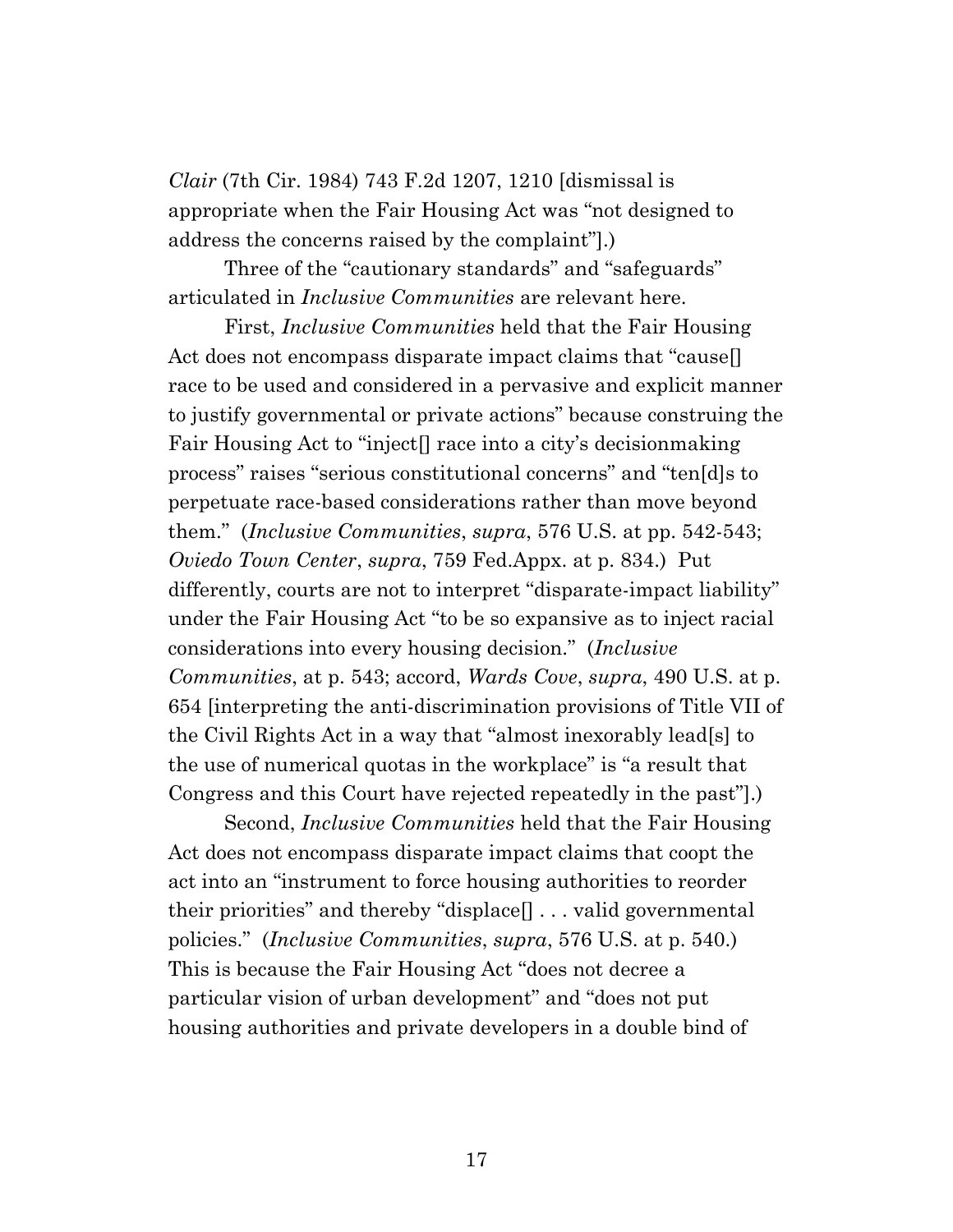liability, subject to suit" no matter where they authorize and build "new low-income housing." (*Id.* at p. 542; *Inclusive Communities Project, Inc. v. Lincoln Property Co.* (5th Cir. 2019) 920 F.3d 890, 903 (*Lincoln*).) A disparate impact claim lies beyond the purview of the Fair Housing Act if "the specter of disparate-impact litigation [on the theory underlying a Fair Housing Act claim] causes private developers to no longer construct or renovate housing units for low-income individuals" because, by recognizing such a claim, "the [Fair Housing Act] would have undermined its own purpose as well as the freemarket system." (*Inclusive Communities*, at p. 544.)

Third, *Inclusive Communities* acknowledged that, while the Fair Housing Act does not categorically prohibit the consideration of race "in certain circumstances and in a proper fashion," the act will not sanction disparate-impact claims that have the effect of "perpetuating" "racial isolation" and segregation. (*Inclusive Communities*, *supra*, 576 U.S. at pp. 540, 545, 546; *Southwest Fair Housing Council, Inc. v. Maricopa Domestic Water Improvement District* (9th Cir. 2021) 17 F.4th 950, 960 (*Southwest Fair Housing*) [the Fair Housing Act "'forbids actions . . . that . . . perpetuate housing segregation'"]; cf. *Resident Advisory. Bd. v. Rizzo* (3d Cir. 1977) 564 F.2d 126, 129, 143 [public agency's obstruction of project that would further racial integration of community is actionable].) That is because the Fair Housing Act's underlying and overarching tenet is to "mov[e] the Nation toward a more integrated society." (*Inclusive Communities*, at pp. 546-547.) Contrary to what the Coalition argues, nothing in *Inclusive Communities* limits the Fair Housing Act's prohibitions against claims perpetuating segregation to only that subset of segregation that is "to the detriment of minorities."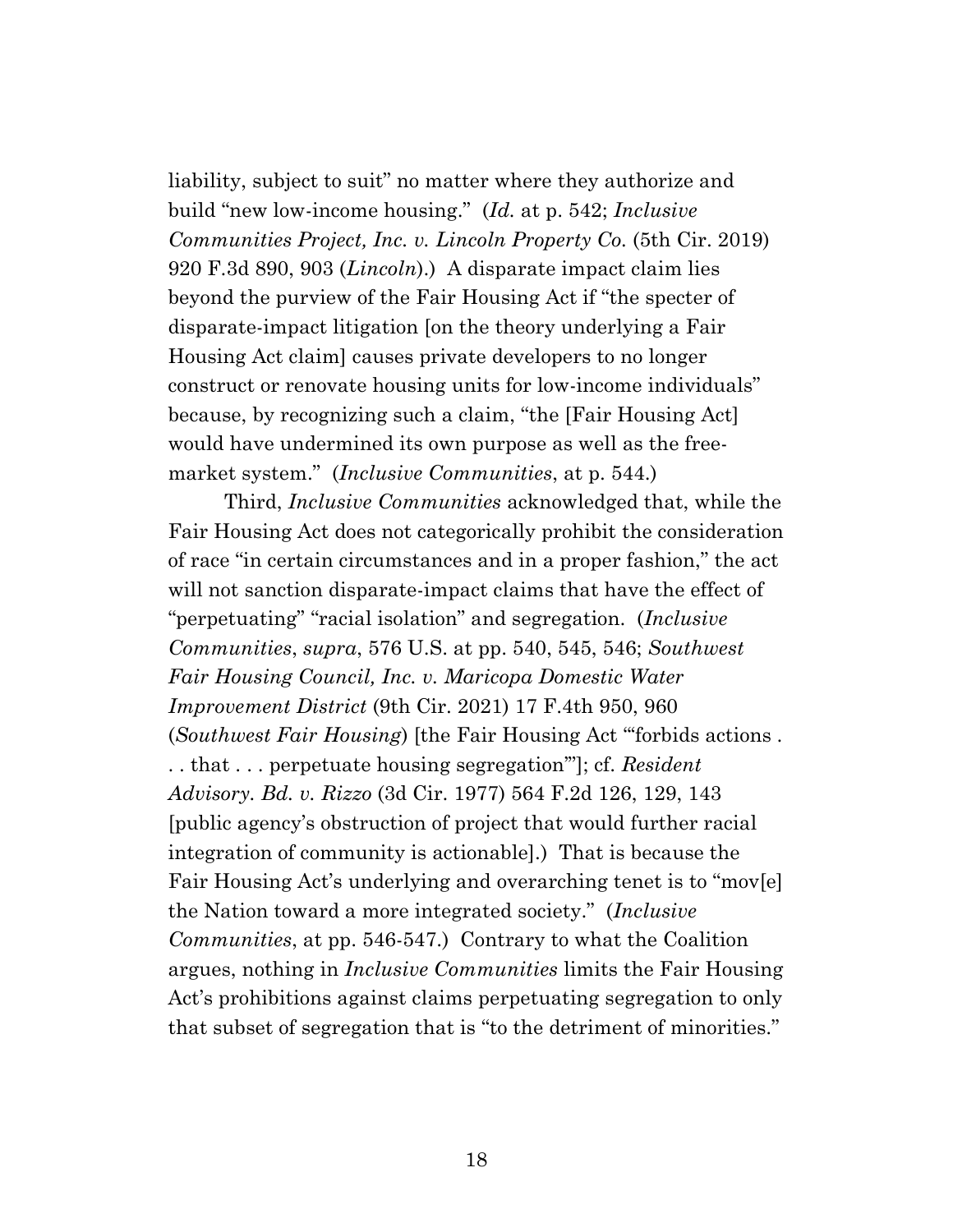### 3. *Analysis*

The gentrification-based theory of liability alleged by the Coalition is not a legally cognizable disparate impact claim under the Fair Housing Act because it runs afoul of the three "cautionary standards" articulated above.

The gentrification theory necessarily injects racial considerations into the City's decisionmaking process. That is because this theory is premised on the allegation that the persons displaced by the gentrification are members of minority groups. The race-dependent availability of the gentrification theory is a function of the scope of the Fair Housing Act's protections. The Fair Housing Act only prohibits policies and practices that discriminate—by intent or by effect—on the basis of "race, color, religion, sex, familial status, or national origin." (42 U.S.C. § 3604 (a).) The Fair Housing Act does not reach discrimination on the basis of socioeconomic status (*United States v. City of Birmingham* (E.D.Mich. 1982) 538 F.Supp. 819, 830 ["discrimination on the basis of wealth" not prohibited by the Fair Housing Act]; see generally, *San Antonio Indep. School Dist. v. Rodriguez* (1973) 411 U.S. 1, 29 ["wealth discrimination" is not a protected class under equal protection principles]), and does not reach discrimination on the basis of race unless it has a "'significantly disparate impact on *nonwhites*'" (*Hardie*, *supra*, 876 F.3d at p. 319, quoting *Wards Cove*, *supra*, 490 U.S. at p. 658, italics added). Thus, if gentrification were a valid theory for relief under the Fair Housing Act, city officials would be required to avoid gentrification-based displacement for a potential development located in a majority minority community, but not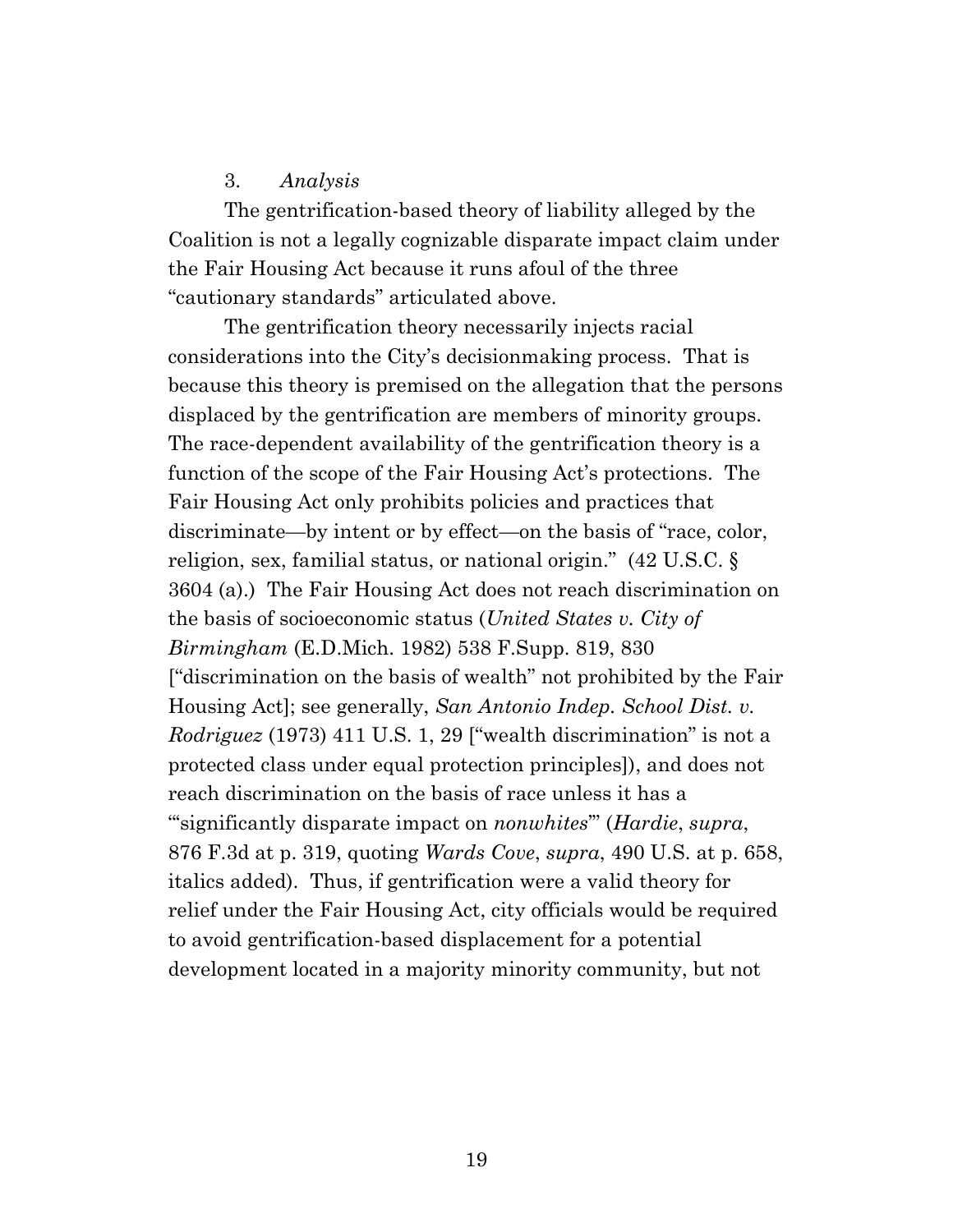for one in a mostly white community.**6** Thus, accepting gentrification as a valid theory would inexorably "cause[] race to be used and considered in a pervasive and explicit manner [in deciding whether] to justify governmental or private actions," thereby "inject[ing] racial considerations into [the] decision." (*Inclusive Communities*, *supra*, 576 U.S. at p. 543.) *Inclusive Communities* says such a theory is not cognizable under the Fair Housing Act.

By requiring a developer either to dedicate every new residential unit it builds to affordable housing and perhaps also to obligate the developer to build additional affordable housing off site in the adjoining neighborhoods, the net effect of the gentrification theory is to summon "the specter of disparateimpact litigation" in a way that would cause "private developers to no longer construct or renovate housing units for low-income individuals." (*Inclusive Communities*, *supra*, 576 U.S. at p. 544.) *Inclusive Communities* says such a theory is not cognizable under the Fair Housing Act.

As the Coalition's allegations make clear, the evil of gentrification is that it "displace[s] Black and Latinx residents" from some of the "the last majority Black communities in Los Angeles." According to the Coalition, this concentration of Black

**<sup>6</sup>** Although whites have standing to raise Fair Housing Act claims when nonwhites are victimized (e.g., *Wentworth v. Hedson*  (E.D.N.Y. 2007) 493 F.Supp.2d 559, 566 [so noting]), nonwhites would not be victimized in significant measure by gentrification that displaces mostly white residents (*Southwest Fair Housing*, *supra*, 17 F.4th at p. 961 [requiring "a significantly  $\ldots$ disproportionate impact on persons'" belonging to a group protected by the Fair Housing Act].)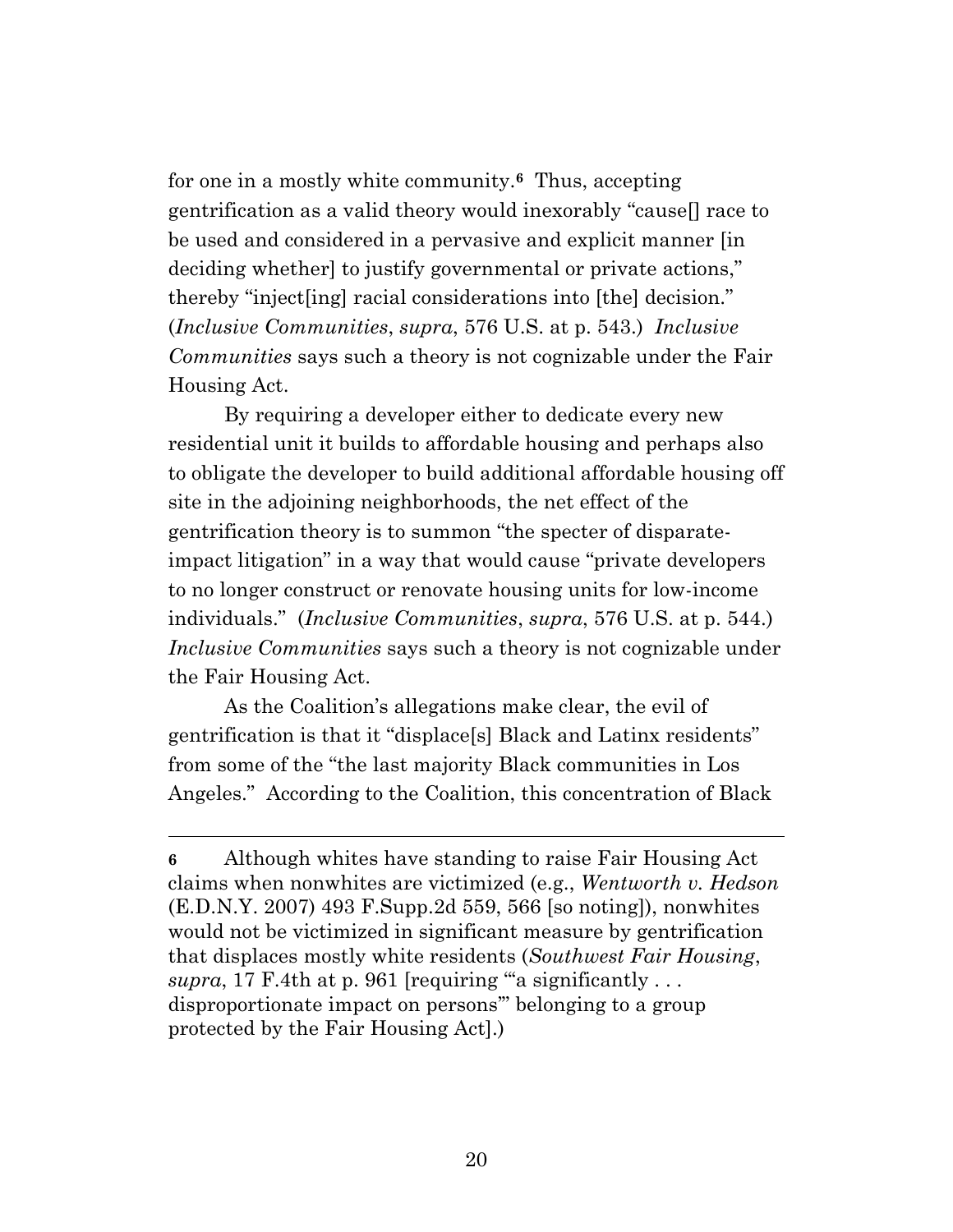residents and their Latinx neighbors is what forms "the political, cultural, and commercial heart of Black Los Angeles." The Coalition's gentrification theory *exists* to protect this concentration of minority community members, and thus seeks to employ the Fair Housing Act as a means of preserving the racial composition of these communities. However politically, culturally, historically, and commercially beneficial such segregation might be for those resulting communities, the Fair Housing Act was designed as a tool for "moving . . . toward a more integrated society," not a less integrated one. (*Inclusive Communities*, *supra*, 576 U.S. at p. 547.) That the Coalition's gentrification theory is seeking to perpetuate the segregation of a blended community of two minority groups (rather than a single minority group) does not, as the Coalition suggests, mean that the theory is not perpetuating segregation; that is because the theory is still aimed at preventing the displacement of these groups by others and is thus still designed to prevent a more fully integrated community. *Inclusive Communities* says claims that perpetuate segregation are inimical to the core purpose of the act and, as such, are not cognizable under it.

### 4. *The Coalition's chief argument*

The Coalition makes a two-part argument as to why we must reverse the trial court's grant of judgment on the pleadings—namely, (1) its operative complaint sufficiently alleges a prima facie case of disparate impact discrimination, and (2) doing so is sufficient to ward off the City and the developer's attack on the sufficiency of the pleadings.

The concept of a prima facie case originated in precedent arising under Title VII of the Civil Rights Act (42 U.S.C. § 2000e et seq.) and the Age Discrimination in Employment Act (ADEA)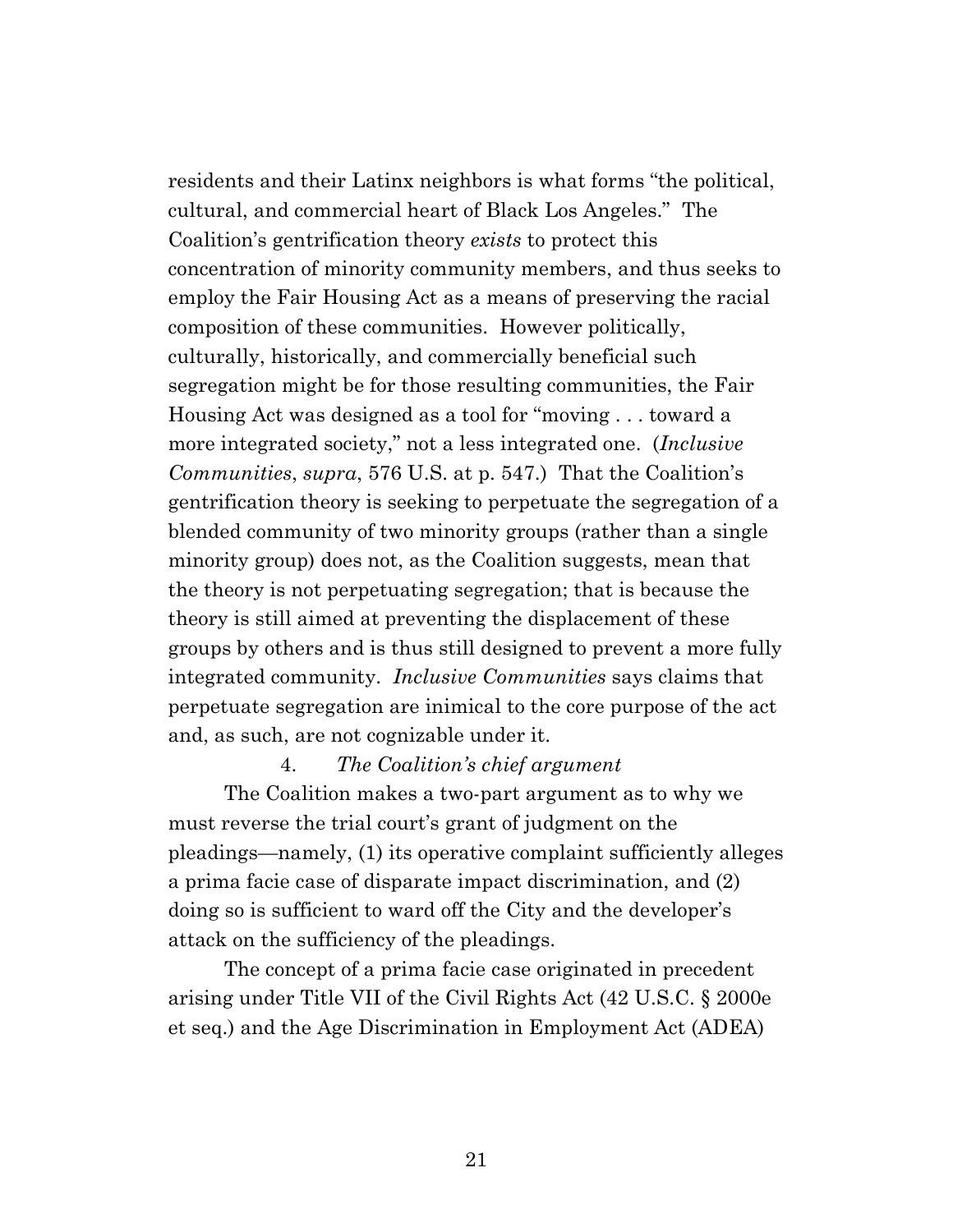(29 U.S.C. § 621 et seq.). Being able to state a prima facie case is the first step in a three-step, burden-shifting rubric that is designed to assess the merit of disparate impact claims under statutes authorizing such claims as a means of challenging unlawful discrimination. (*Southwest Fair Housing*, *supra*, 17 F.4th at pp. 960-961.) In this first step, the plaintiff has the burden of showing "a prima facie case of disparate-impact discrimination." (*Id.* at p. 960.) Under the Fair Housing Act, this means the plaintiff must show that (1) the defendant has implemented a facially neutral "policy" (rather than making a "one-time decision"), (2) the policy has a "significantly adverse or disproportionate effect" on a protected class, and (3) there is a "robust" "causal connection" between the policy and the disproportionate effect, which is typically demonstrated through "statistical evidence." (*Inclusive Communities*, *supra*, 576 U.S. at pp. 542-543; *Southwest Fair Housing*, at p. 961; *Oviedo Town Center*, *supra*, 759 Fed.Appx. at p. 834; *Connecticut Fair Housing Center v. CoreLogic Rental Property Solutions, LLC* (D.Conn. 2020) 478 F.Supp.3d 259, 287 [referring to "robust causation" as a species of "proximate cause"]; cf. *Swierkiewicz v. Sorema N.A.* (2002) 534 U.S. 506, 511-512 [pleading alleging disparate impact in an *employment* discrimination case need not plead a prima facie case and need only include a "short and plain statement of the claim" showing entitlement to relief].) **<sup>7</sup>** The plaintiff's burden

**7** *Inclusive Communities* was the first decision to require the more onerous showing of "robust causation." Prior to that, a plaintiff was required only to show that the defendant's policy "actually or predictably result[ed] in" a discriminatory impact (*Sisemore v. Master Financial, Inc.* (2007) 151 Cal.App.4th 1386, 1420 (*Sisemore*)) or that the policy caused "a significantly adverse or disproportionate impact" on a protected class (*Committee*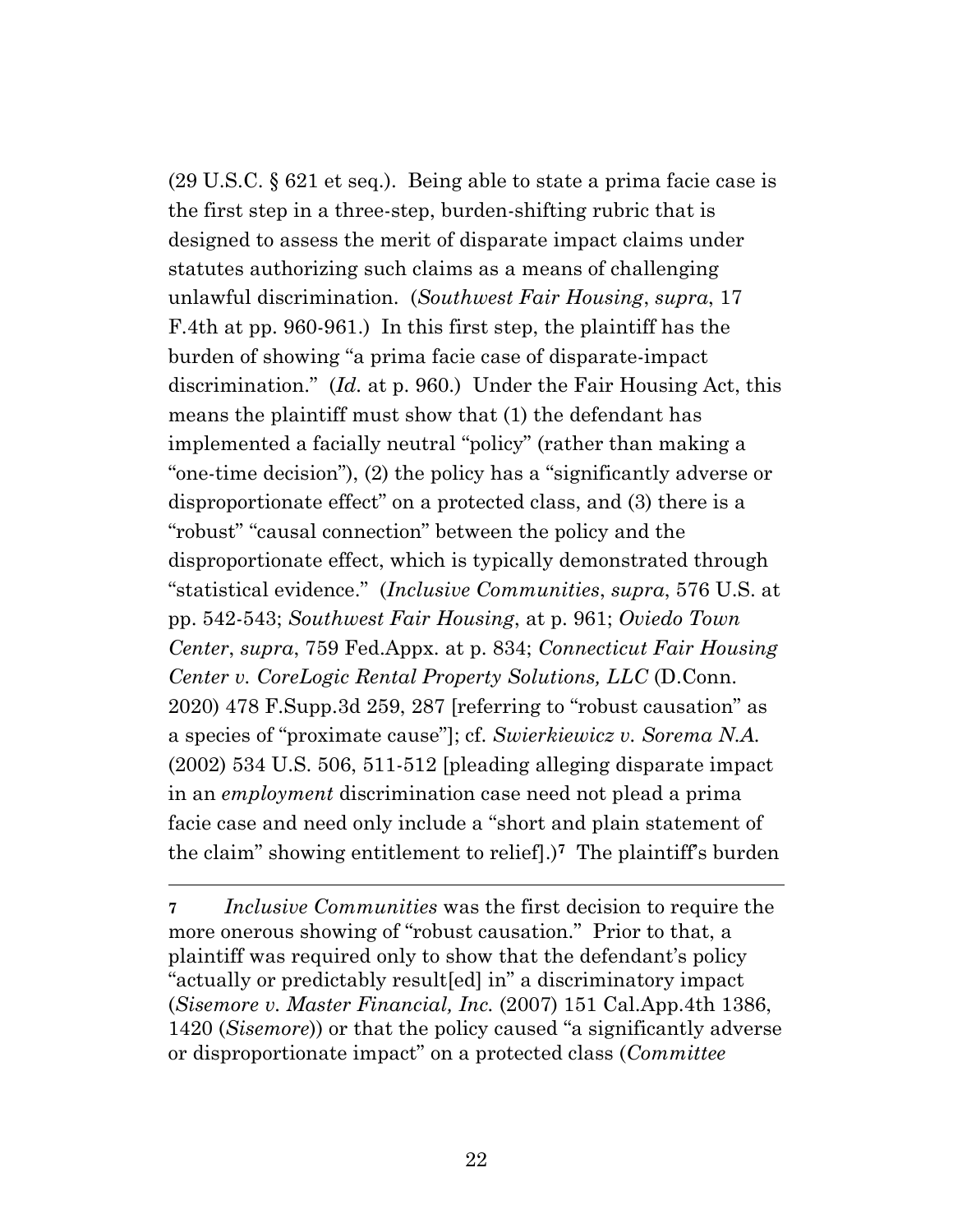during this first step "is not intended to be 'onerous[]' [citation]" because "a *prima facie* case, by itself, is not enough to establish liability under the [Fair Housing Act]" and is meant to be an entrée to further analysis. (*Avenue 6E*, *supra*, 818 F.3d at p. 513; *Mt. Holly*, *supra*, 658 F.3d at p. 385; *Abed v. Western Dental Services, Inc.* (2018) 23 Cal.App.5th 726, 739.) If the plaintiff carries his burden, the rubric moves to the second step, where "the burden shifts to the defendant" to prove that its policy "is necessary to achieve a valid" and "legitimate interest." (*Inclusive Communities*, at p. 541; *Mt. Holly*, at p. 382; *Southwest Fair Housing*, at p. 967.) For these purposes, "necessary" does not mean "essential" or "indispensable"; instead, it means that the policy "in a significant way" "serves" "a legitimate business [or governmental] interest." (*Southwest Fair Housing*, at pp. 967- 968.) And if the defendant carries the burden in this second step of showing a justifiable policy, then the rubric moves to the third step, where "the burden shifts back to the plaintiff to show the availability of an alternative practice that has less discriminatory impact yet is still equally effective in serving the defendant's legitimate goals." (*Southwest Fair Housing*, at p. 961; *Inclusive Communities*, at p. 533.)

We need not address the parties' lengthy arguments about whether the Coalition has sufficiently alleged a prima facie case of disparate impact discrimination under the Fair Housing Act because we will assume, for sake of argument, that it has done so

*Concerning Community Improvement v. City of Modesto* (9th Cir. 2009) 583 F.3d 690, 711).

The federal courts are deeply divided over precisely what showing satisfies *Inclusive Communities*'s "robust causation" test. (See *Lincoln*, *supra*, 920 F.3d at pp. 903-907 [detailing a four-way split on the meaning of this test].)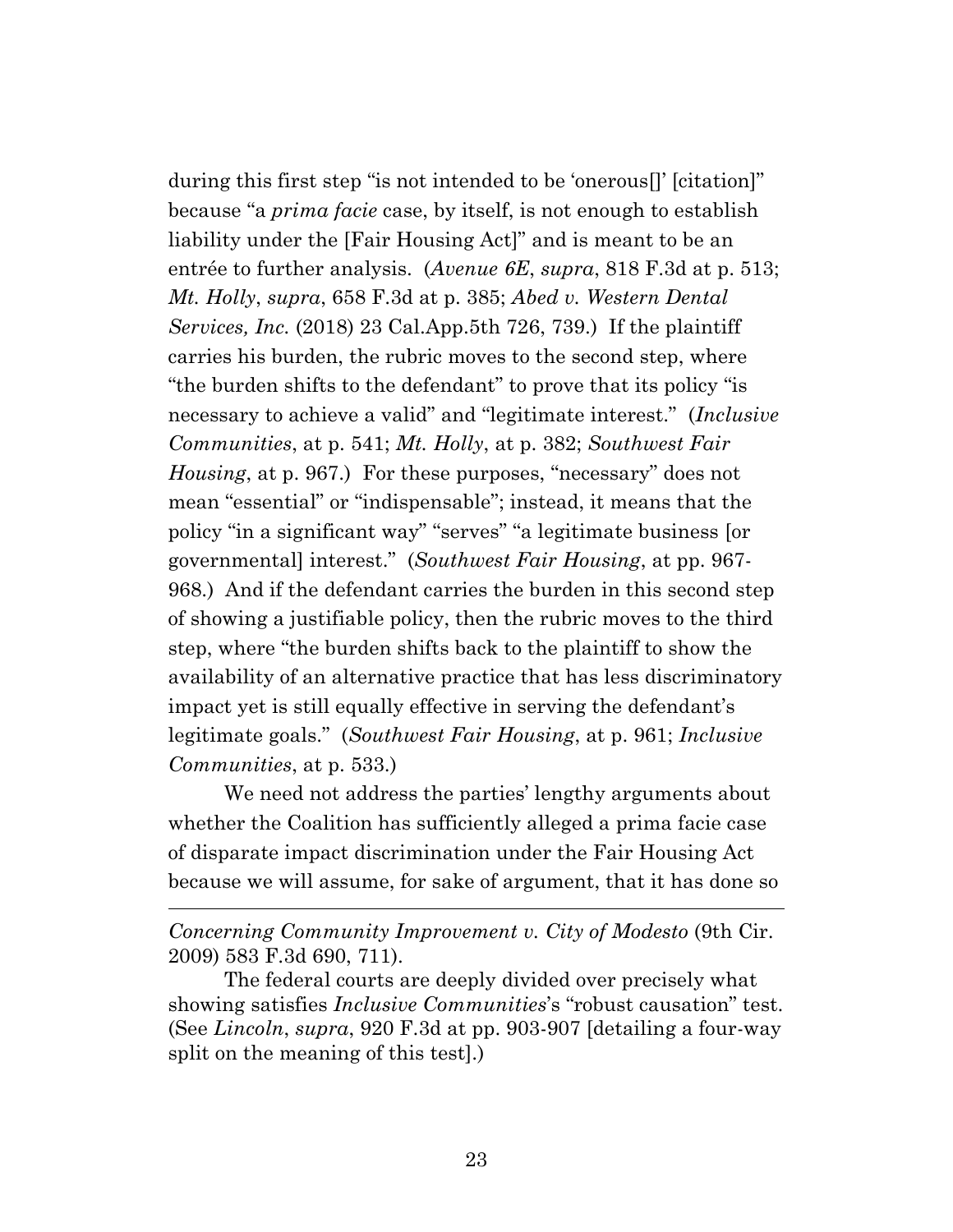and has thereby established the first part of its two-part argument. **<sup>8</sup>** However, we conclude that the Coalition has not established the second part of its argument because the Coalition's success in alleging a prima facie case does not insulate its disparate-impact claim from the dismissal compelled by *Inclusive Communities*.

That is because the three-step, burden-shifting rubric is merely an evidentiary standard designed to shift the *burden of production* back and forth in order to suss out the valid disparate impact claims from the invalid. (*Inclusive Communities*, *supra*, 576 U.S. at p. 527; *Southwest Fair Housing*, *supra*, 17 F.4th at p. 961.) At all times, the *burden of proof* remains with the Fair Housing Act plaintiff. (*Southwest Fair Housing*, at p. 967 ["'[t]he ultimate burden of proving that discrimination against a protected group has been caused by a specific . . . practice

**8** Our assumption renders it unnecessary to address whether (1) the three-step, burden-shifting rubric is defined by *Inclusive Communities* or instead by regulations promulgated by the United States Department of Housing and Urban Development (HUD) (compare *National Fair Housing Alliance v. Travelers Indemnity Co.* (D.D.C. 2017) 261 F.Supp.3d 20, 22 [applying *Inclusive Communities*'s "more stringent" test]; *Southwest Fair Housing*, *supra*, 17 F.4th at p. 961, fn. 6 [same]; *Lincoln*, *supra*, 920 F.3d at pp. 901-903 [same] with *Burbank Apartments*, *supra*, 474 Mass. at p. 126 [applying HUD regulations]; *Mhany Management, Inc. v. County of Nassau* (2d Cir. 2016) 819 F.3d 581, 617-620 [same]); (2) a Fair Housing Act plaintiff must allege that the policy at issue constitutes an "artificial, arbitrary, and unnecessary barrier[]" to housing as part of its prima facie case (see *Ellis v. City of Minneapolis* (8th Cir. 2017) 860 F.3d 1106, 1112 (*Ellis*) [so requiring]; *Khan v. City of Minneapolis* (8th Cir. 2019) 922 F.3d 872, 874 [same]); and (3) the Coalition's causation allegations satisfy the "robust causation" standard.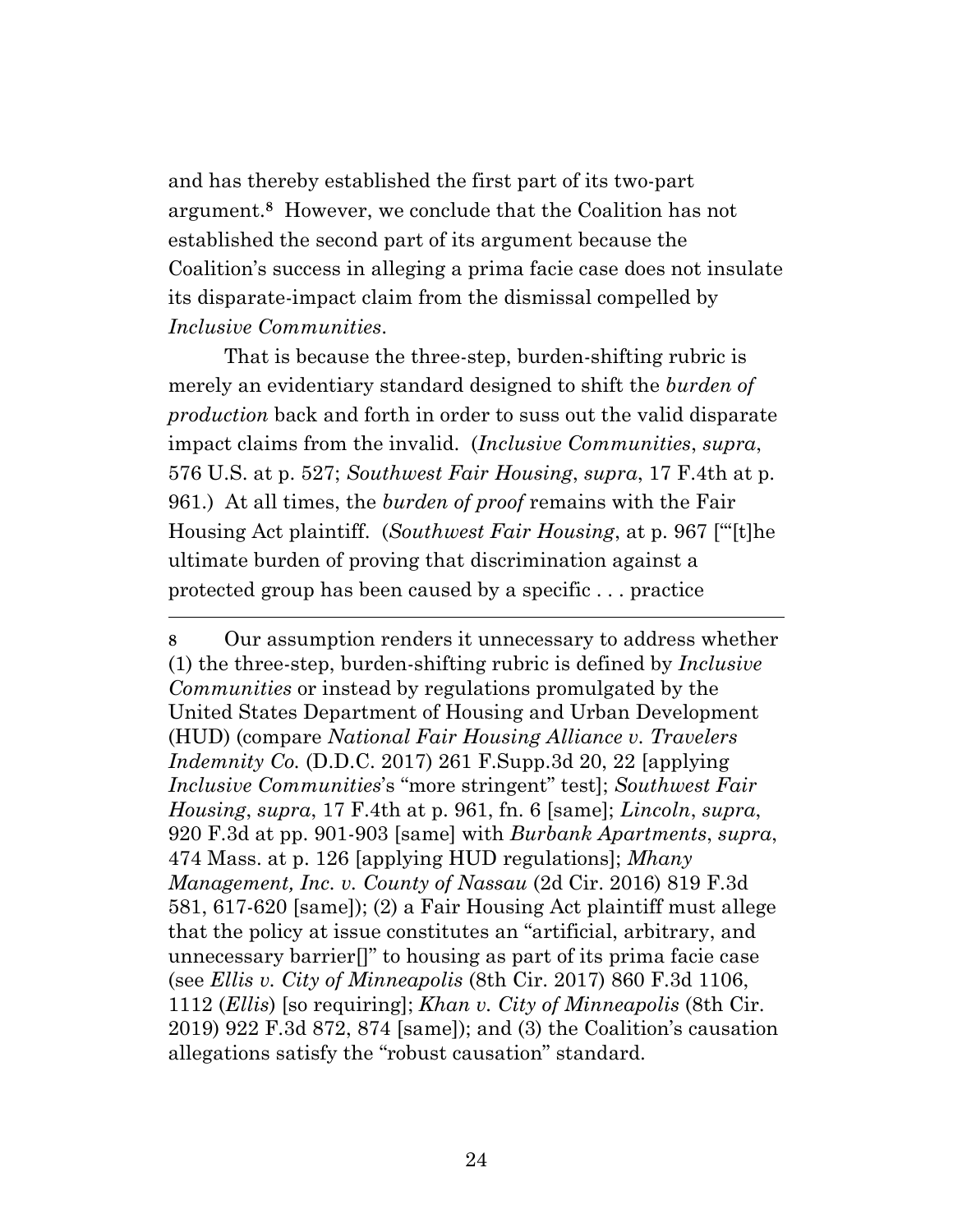remains with the plaintiff at all times."'"]; *Wards Cove*, *supra*, 490 U.S. at p. 659 ["The burden of persuasion . . . remains with the disparate-impact plaintiff."].) This is why "'the establishment of a *prima facie* case, by itself, is not enough to establish liability under the [Fair Housing Act].'" (*Avenue 6E*, *supra*, 818 F.3d at p. 513; *Mt. Holly*, *supra*, 658 F.3d at p. 385; cf. *A.F. Arnold & Co. v. Pacific Professional Ins., Inc.* (1972) 27 Cal.App.3d 710, 715 [lack of justification is an affirmative defense to a tort; it is not an intermediary step in a mechanism shifting the burden of production].) Thus, the Coalition—as the plaintiff—has always borne the burden of establishing that its gentrification-based, disparate impact claim is cognizable under the Fair Housing Act. As explained above, *Inclusive Communities* dictates that the Coalition cannot carry that burden based on the gentrification theory it advances.

The Coalition responds that a plaintiff's ability to sufficiently allege a prima facie entitlement to relief is always enough to defeat a challenge to the pleadings in a disparate impact case because the last two steps of the burden-shifting rubric—namely, whether the impact is justified and is sufficiently tailored—may only be addressed in a subsequent motion for summary judgment. More specifically, the Coalition asserts that *Inclusive Communities*'s safeguards are already accounted for in the three-step, burden-shifting mechanism and in the "robust causality" requirement of the plaintiff's "prima facie" case, and thus have no independent force. For support, the Coalition cites *Sisemore*, *supra*, 151 Cal.App.4th at p. 1423, *Schnall v. Hertz Corp.* (2000) 78 Cal.App.4th 1144, 1167 (*Schnall*), and *De Reyes*, *supra*, 903 F.3d at pp. 430-432. Thus,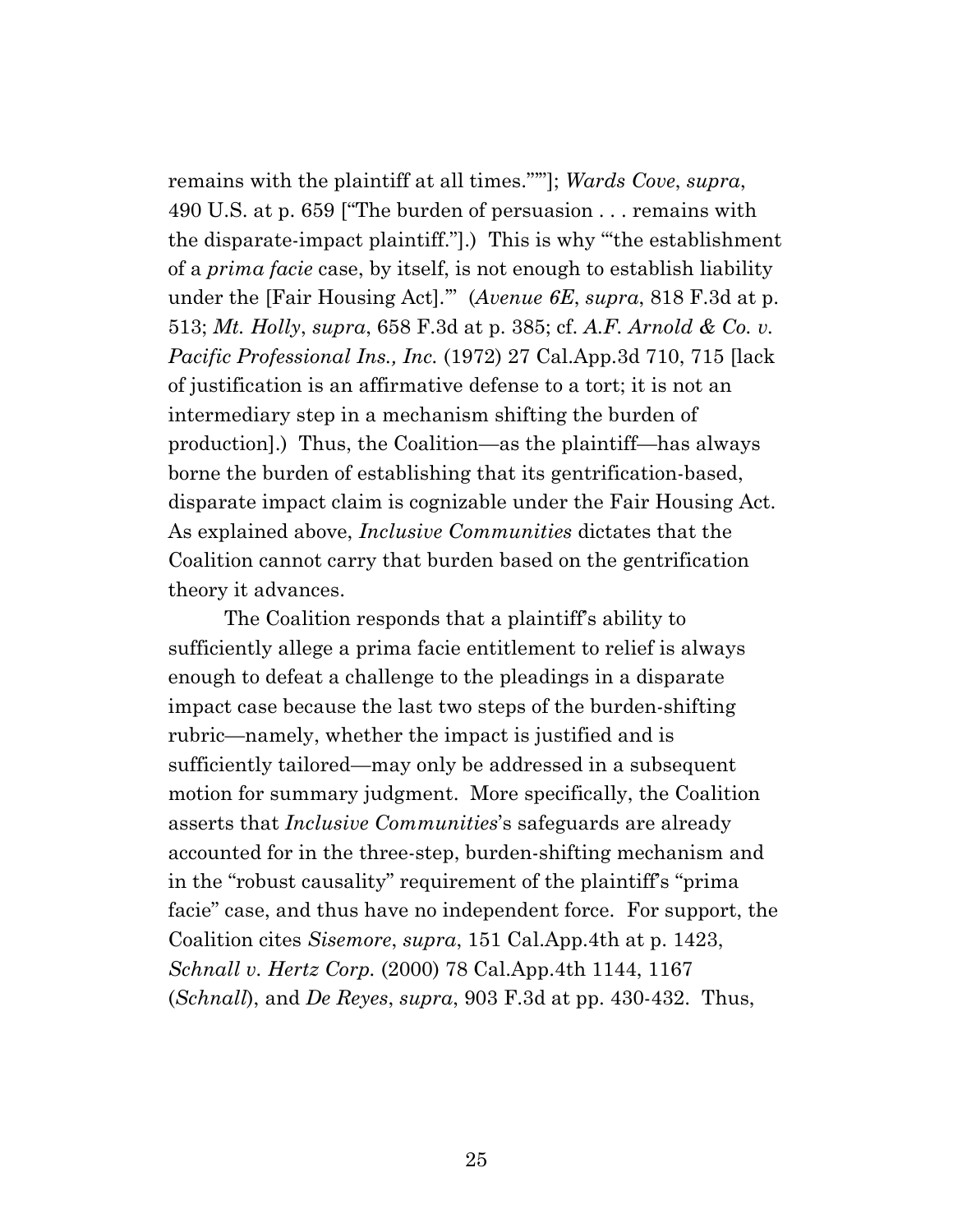the Coalition concludes, it should be permitted to proceed beyond the pleadings stage of its lawsuit.

We reject this argument on legal and factual grounds.

As a legal matter, *Inclusive Communities* forecloses allowing the Coalition's gentrification-based disparate impact claim to proceed any further. Although *Sisemore*, *Schnall*, and *De Reyes* suggest that the second and third steps of the burdenshifting rubric are typically to be litigated on a motion for summary judgment rather than on demurrer or a motion for judgment on the pleadings, *Inclusive Communities* dictates that we reject that approach here. As explained above, the Coalition's gentrification-based theory is not cognizable under the Fair Housing Act because that theory, by its very nature, is inconsistent with *Inclusive Communities*'s holding that the Fair Housing Act may not be used to inject race into land use decisions, to discourage the construction of affordable housing, or to perpetuate segregation. Allowing the case to move forward in order to allow for the discovery of additional *facts* cannot change the fundamental *legal* inconsistency between the Coalition's theory and the Fair Housing Act. As a result, judgment in favor of the City and the developer is preordained. This is true because the gentrification-based theory will be just as uncognizable on summary judgment as it is on the pleadings, *and* because the City and the developer will prevail on the last two steps of the burden-shifting rubric in any event: "[A]lleviating blight is a legitimate interest" (*Mt. Holly*, *supra*, 658 F.3d at p. 385), and the "safeguards" that *Inclusive Communities* pronounced and that dictate our conclusion that the gentrification theory falls outside the Fair Housing Act are to be considered in the third step of the burden-shifting rubric (*Southwest Fair Housing*, *supra*, 17 F.4th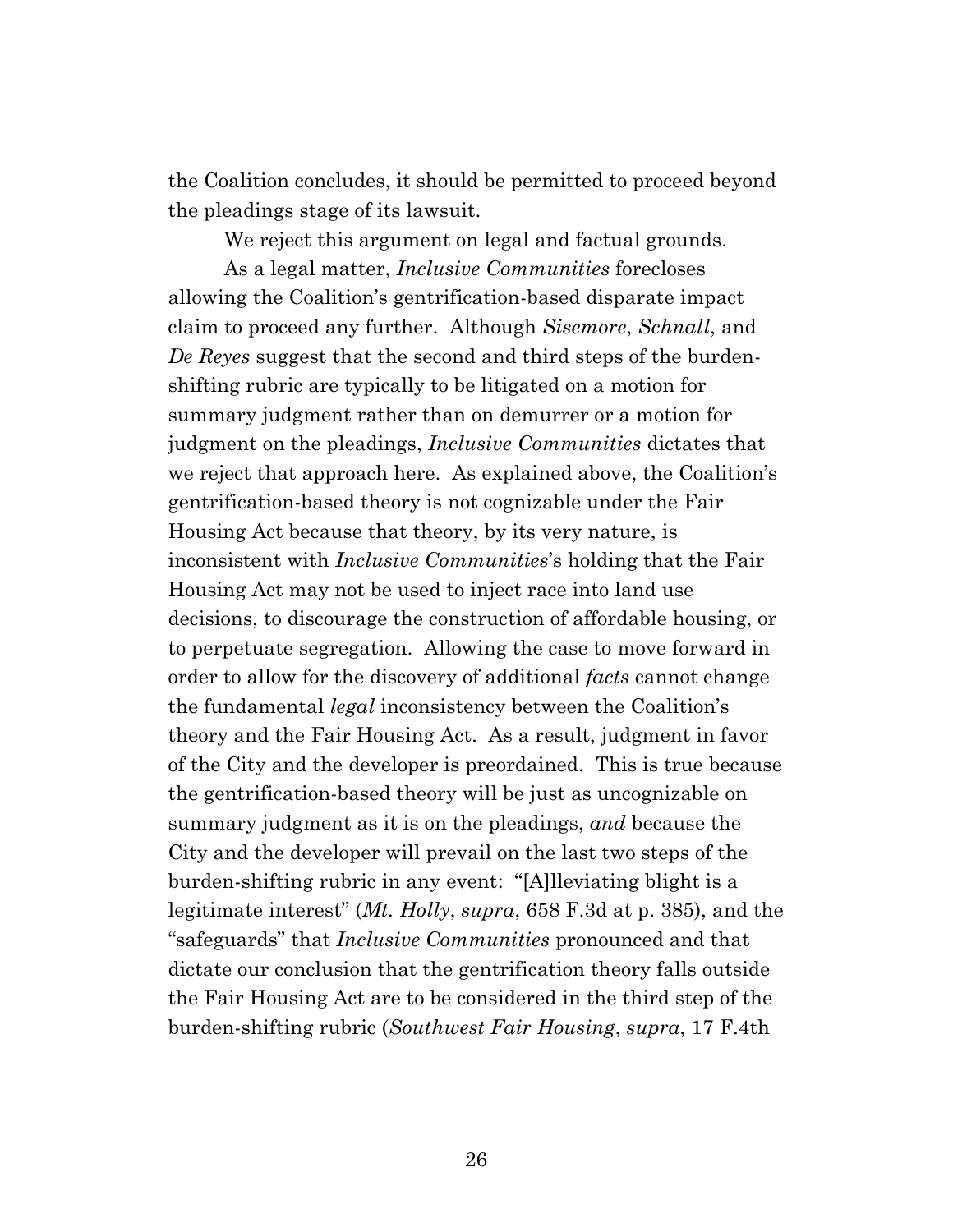at pp. 970-971) and dictate dismissal. Allowing the Coalition's Fair Housing Act claim to proceed while knowing to a certainty that it would be dismissed on summary judgment would undermine *Inclusive Communities*'s pronouncement that "prompt resolution of these cases is important." (*Inclusive Communities*, *supra*, 576 U.S. at p. 543; accord, *Ellis*, *supra*, 860 F.3d at p. 1111.) Although, as the Coalition points out, *Inclusive Communities* made its pronouncement about the need for prompt resolution" at the summary judgment stage of that case, the concerns animating the need for prompt resolution of a Fair Housing Act claim that is not cognizable apply with equal force at the pleading stage; otherwise, a defendant would have to incur the time and expense of extensive discovery and summary judgment litigation simply to obtain a dismissal to which it was entitled at the pleading stage.

As a factual matter, we may not focus solely on the first, prima facie case step because the Coalition has also made allegations in its operative pleading regarding the second and third steps that we cannot ignore. (Cf. *Schnall*, *supra*, 78 Cal.App.4th at p. 1167 ["since the complaint is unlikely to reveal defendant's justification—if [the] pleading states a prima facie case of harm . . . the defendant should be made to present its side of the story"].) Specifically, the Coalition alleged the City's and the developer's stated justification for the Project (namely, that it would "serve as a catalyst for economic development" and "contribute to the revitalization" of the area); alleged that this justification was "[n]ot legally sufficient"; and alleged that the justification could in any event "be served by other, properly enacted policies, practices and decisions that have a less discriminatory effect." Even if the Coalition had not made those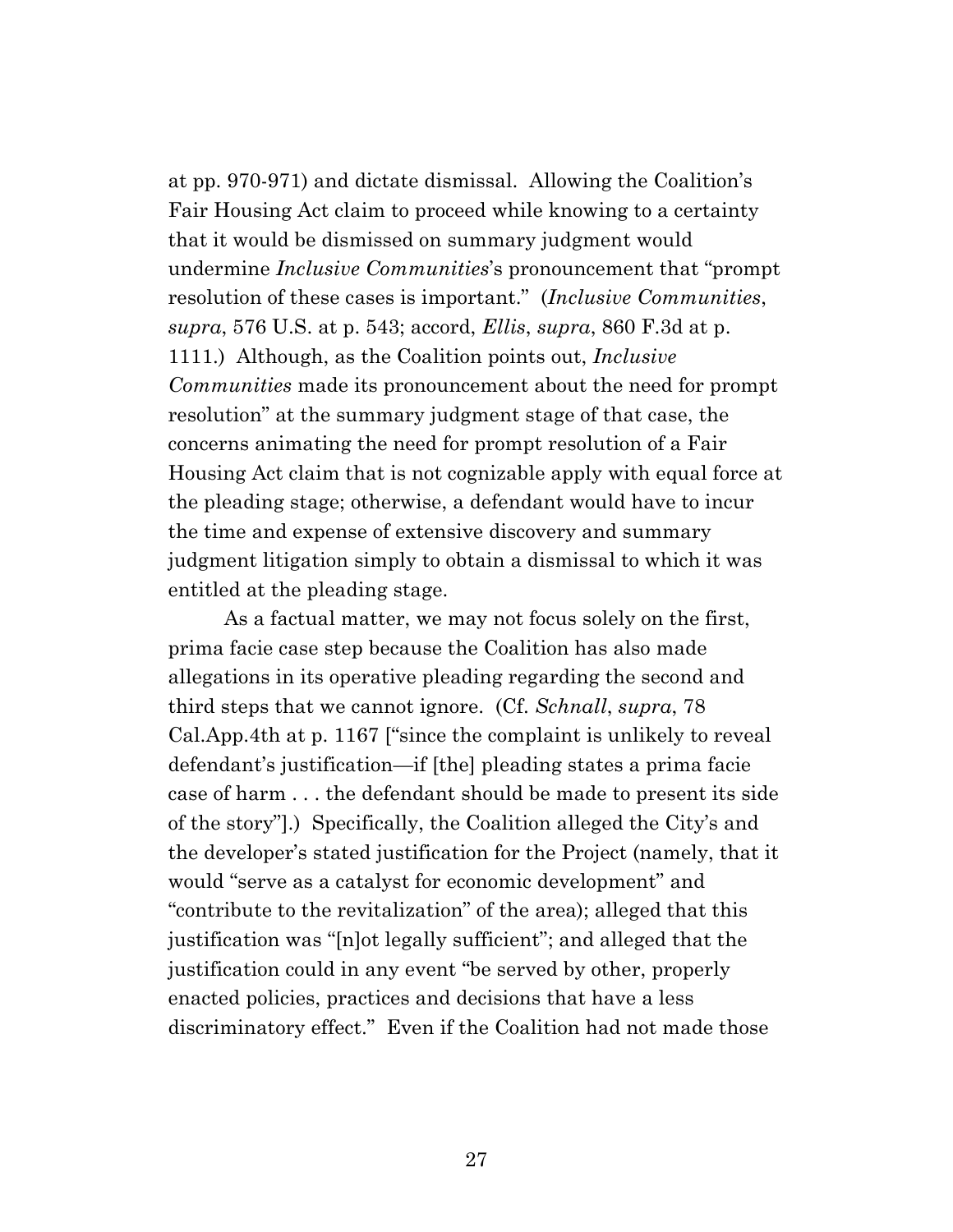allegations expressly in its operative pleading, the City's and the developer's proffered justifications and the Coalition's responses to them were part of the public record that was judicially noticed by the trial court in adjudicating the motions below. (See Evid. Code, § 452; Code Civ. Proc., § 438, subd. (d).) Thus, the last two steps were at issue in this case and, for the reasons noted above, dictate dismissal of the Coalition's gentrification-based, disparate impact claim.

### **C.** *FEHA Claim*

Among other things, FEHA makes it unlawful "to . . . make unavailable or deny a dwelling based on discrimination because of race, color," or several other protected characteristics. (Gov. Code, § 12955, subd. (k).) FEHA expressly extends its prohibitions to policies and practices that have a "discriminatory effect." (*Id.*, § 12955.8, subd. (b).) By borrowing language from the Fair Housing Act, FEHA was meant to provide ""substantially equivalen[t]""" protections to its federal counterpart. (*Konig v. Fair Employment & Housing Commission* (2002) 28 Cal.4th 743, 749.) But FEHA's protections are not *identical*: FEHA may not provide "*fewer* rights or remedies than the federal Fair Housing Act" supplies, yet FEHA is to be "construed liberally" and "may be construed to afford *greater* rights and remedies . . . than those afforded by federal law." (Gov. Code, §§ 12955.6, 12993, subd. (a), italics added; *Auburn Woods I Homeowners Assn. v. Fair Employment & Housing Comm.* (2004) 121 Cal.App.4th 1578, 1590-1591 (*Auburn Woods*), italics added.)

The Coalition argues that the dismissal of its Fair Housing Act claim is not dispositive of its FEHA claim because FEHA can afford broader relief. Of course, that FEHA *can* be construed to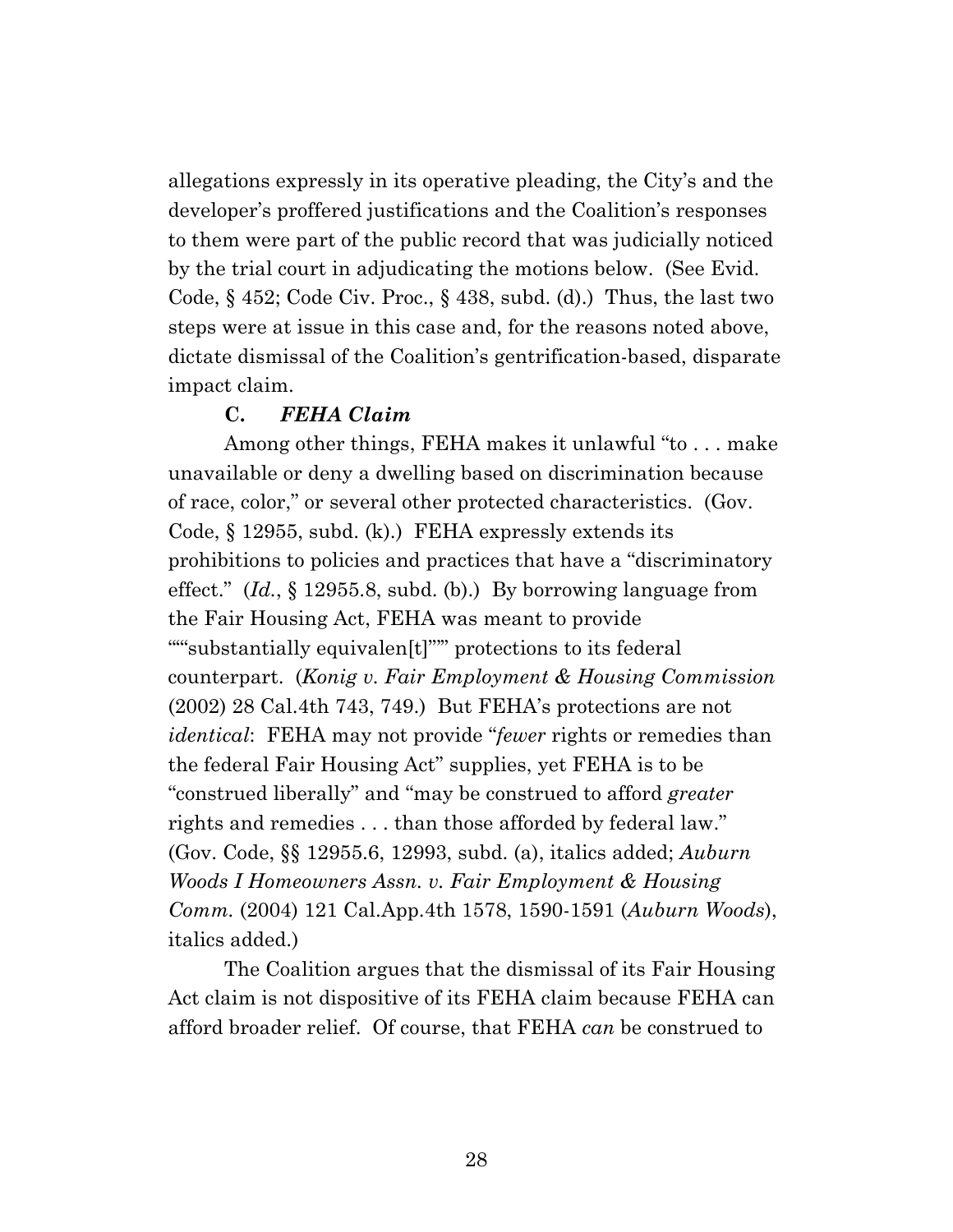be broader than the Fair Housing Act does not mean that it must *always* be construed to be broader or that it *inevitably must* be so construed in any particular case. Here, it must not. California courts "often look to cases construing the [Fair Housing Act] . . . when interpreting FEHA." (*Auburn Woods*, *supra*, 121 Cal.App.4th at p. 1591; *Sisemore*, *supra*, 151 Cal.App.4th at p. 1420.) *Inclusive Communities* is *the* critical case delimiting the scope of disparate impact claims under the Fair Housing Act, and thus is pertinent to the construction of FEHA. More to the point, the safeguards that *Inclusive Communities* built into disparate impact claims under the Fair Housing Act would seem to be equally pertinent to such claims under FEHA—namely, the concern that such claims not be used to coopt FEHA into a tool for injecting race into city planning decisions, for discouraging affordable housing, or for perpetuating racial segregation in housing patterns. (Accord, *Mahler v. Judicial Council of California* (2021) 67 Cal.App.5th 82, 113 [interpreting FEHA through the lens of *Inclusive Communities* and its concern about "abusive disparate-impact claims"].)

We therefore conclude that the Coalition's FEHA claim must be rejected for the same reasons as its Fair Housing Act claim.

### **II. CEQA Claim**

The Coalition argues that the trial court erred in sustaining the demurrer to its CEQA claim on the grounds of untimeliness.

### **A.** *CEQA and CEQA review, generally*

CEQA is designed "'to "[e]nsure that the long-term protection of the environment shall be the guiding criterion in public decisions."'" (*Friends of College of San Mateo Gardens v.*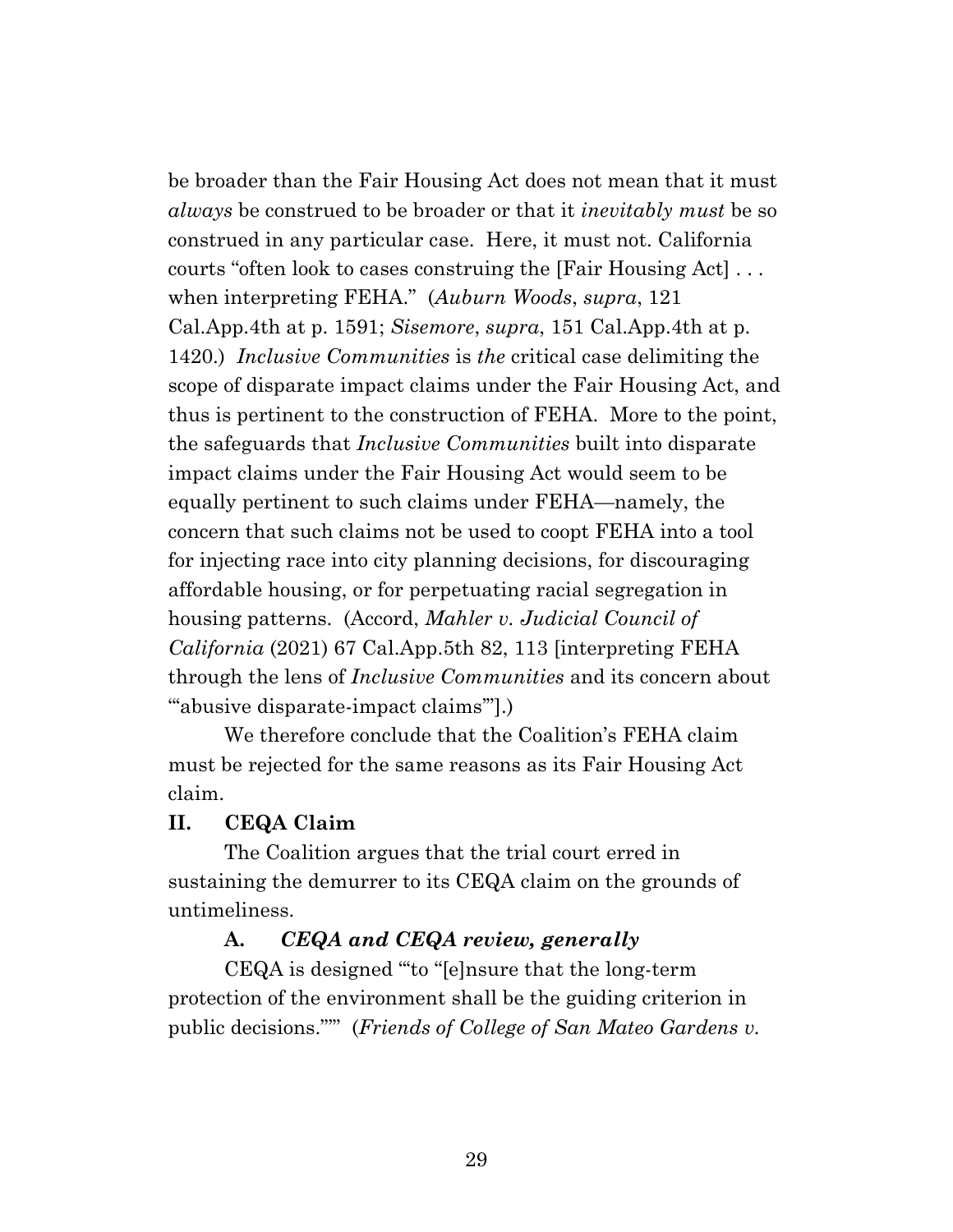*San Mateo County Community College Dist.* (2016) 1 Cal.5th 937, 944, quoting *No Oil, Inc. v. City of Los Angeles* (1974) 13 Cal.3d 68, 74.) CEQA operates, not by dictating proenvironmental outcomes, but rather by mandating that "decision makers and the public" study the likely environmental effects of contemplated government actions and thus make fully informed decisions regarding those actions. (*Neighbors for Smart Rail v. Exposition Metro Line Construction Authority* (2013) 57 Cal.4th 439, 447; Cal. Code Regs., tit. 14,  $\S$  15002, subd. (a)(1) [a "basic purpose]] of CEQA [is] to  $\dots$  [[]]  $\dots$  [i]nform governmental decision makers and the public about the potential, significant environmental effects of proposed activities."].)

Once a public agency has approved a project after considering the environmental effects of that project, CEQA allows for judicial review of the agency's compliance with CEQA. (Pub. Resources Code, § 21167.) But "[t]o ensure finality and predictability in public land use planning decisions," "CEQA provides unusually short statutes of limitations on filing court challenges to the approval of projects . . . ." (Cal. Code Regs., tit. 14, § 15112, subd. (a); *Stockton Citizens for Sensible Planning v. City of Stockton* (2010) 48 Cal.4th 481, 499 (*Stockton*).)

As pertinent here, CEQA requires a party seeking to challenge a public agency's approval of a project due to alleged noncompliance with CEQA to file that challenge in court (1) within 30 days of when the agency posts a notice of determination, which must be posted within five days of the approval itself and must be publicly posted for a full 30 days; or (2) with 180 days of the public agency's "decision to carry out or approve the project." (Pub. Resources Code, §§ 21167, subds. (a), (b), (c) & (e), 21152, subds. (a) & (c); Cal. Code Regs., tit. 14, §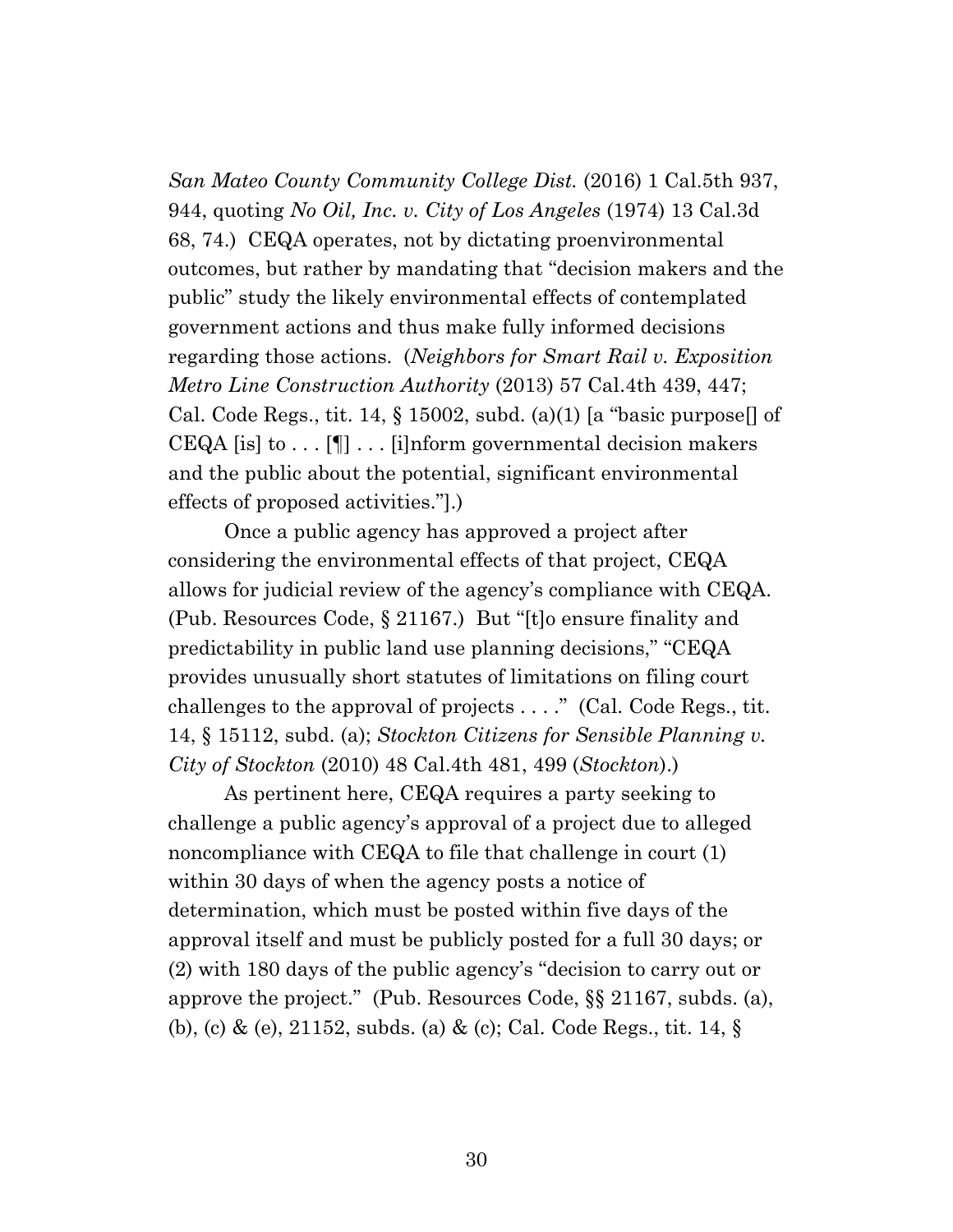15112, subd. (c)(1) & (5); *Citizens for a Green San Mateo v. San Mateo County Community College* (2014) 226 Cal.App.4th 1572, 1589-1590; *Sierra Club v. City of Orange* (2008) 163 Cal.App.4th 523, 532.)

An untimely filed challenge is to be dismissed. (Cal. Code Regs., tit. 14, § 15112, subd. (b); *Stockton*, *supra*, 48 Cal.4th at p. 499.)

### **B.** *Analysis*

Because the Coalition first filed its CEQA challenge 558 days**<sup>9</sup>** after the Department of City Planning approved the vesting tentative tract map and certified the final environmental impact report for the Project, the timeliness of the Coalition's CEQA challenge boils down to whether the Department's actions on January 18, 2017, constituted a "decision to carry out or approve" the Project. We conclude that they did. **10**

For purposes of assessing the timeliness of a CEQA challenge, approval of a project "means the decision by a public agency which commits the agency to a definite course of action in regard to a project  $\dots$ ." (Cal. Code Regs., tit. 14, § 15352, subd. (a); *Stockton*, *supra*, 48 Cal.4th at pp. 505-506.) "With private projects" like the one in this case (that is, a project to be built by a private developer), "approval occurs upon [(1)] the earliest commitment to issue or [(2)] the issuance by the public agency of a discretionary contract, grant, subsidy, loan, or other form of

**9** There are 558 days between January 18, 2017, and July 30, 2018.

**10** Our decision to rely on the 180-day limitations period obviates any need for us to address the parties' arguments regarding the 30-day limitations period and the validity of the notice of determination posted by the Department.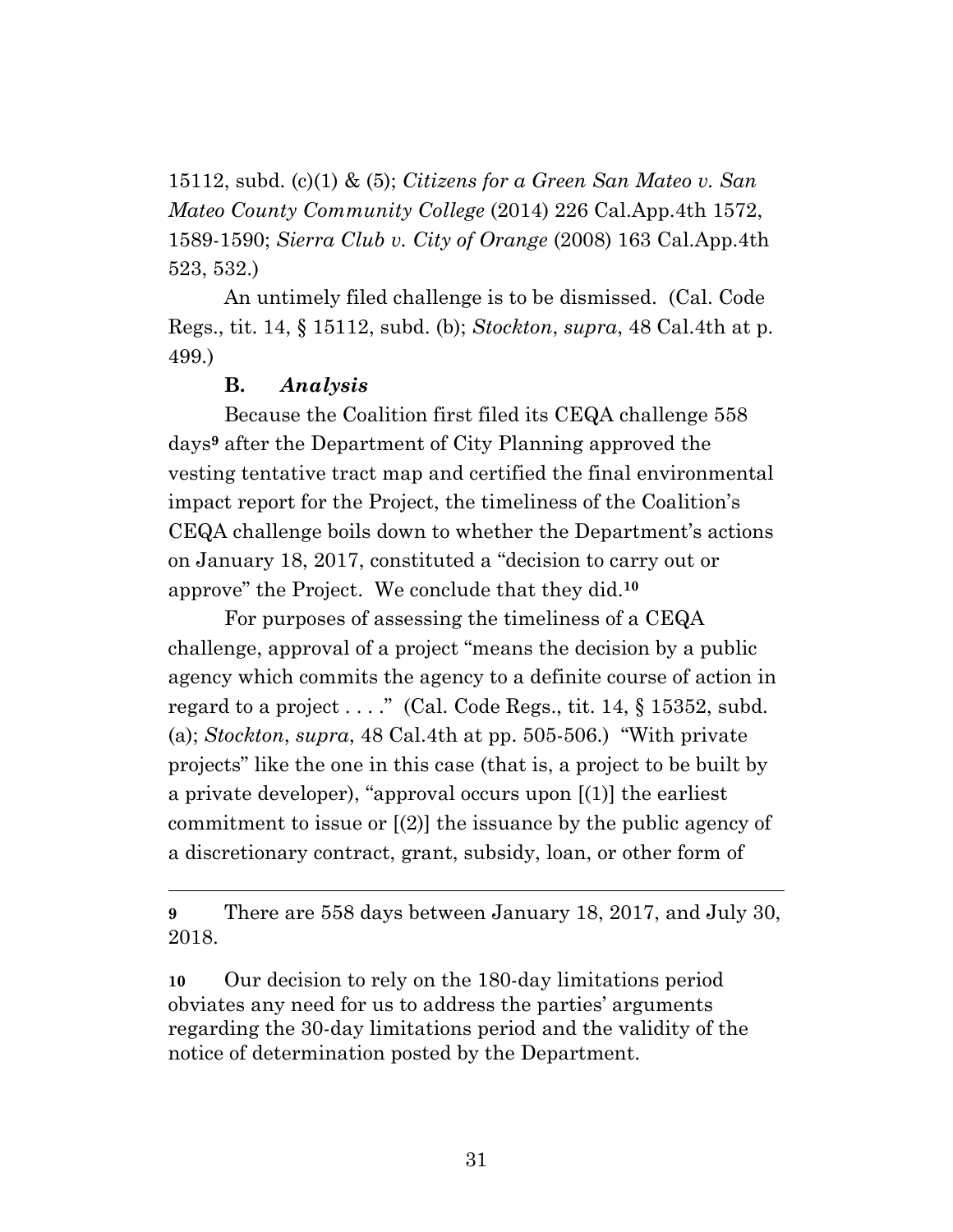financial assistance, lease, permit, license, certificate, or other entitlement for use of the project." (Cal. Code. Regs., tit. 14, § 15352, subd. (b).) "No particular form of approval is required." (*Stockton*, *supra*, 48 Cal.4th at p. 506.)

Here, the Department's approval of the vesting tentative tract map constitutes an "approval" for purposes of CEQA because it constituted the "issuance by a public agency of a discretionary . . . entitlement for use of the Project." The Department was authorized to issue that approval (and to certify the final environmental impact report) because the City Council, consistent with the Municipal Code, had delegated that authority to the Department. (L.A. Muni. Code, §§ 17.03, 17.06.A.2; Pub. Resources Code, § 21151, subd. (c); Cal. Code Regs., tit. 14, §§ 15090, subd. (b), 15025; cf. *California Clean Energy Committee v. City of San Jose* (2013) 220 Cal.App.4th 1325, 1340 [delegation *not* sanctioned by local law is invalid].) Further, and as dictated by statute, the Department's approval of a vesting tentative tract map—whether conditional or unconditional—"confer[s] [upon the developer] a vested right to proceed with development in substantial compliance with the ordinances, policies, and standards" in effect at the time of approval. (Gov. Code, § 66498.1, subd. (b); *Kaufman & Broad Central Valley, Inc. v. City of Modesto* (1994) 25 Cal.App.4th 1577, 1586, 1588 [noting that this statute was "intended to create a vested right affording greater protection and arising earlier in the development process than the right available under the common law doctrine"].) This vested right enables '"[t]he private sector . . . to rely upon an approved vesting tentative [tract] map prior to expending resources and incurring liabilities without the risk of having the project frustrated by subsequent action by the approving [public]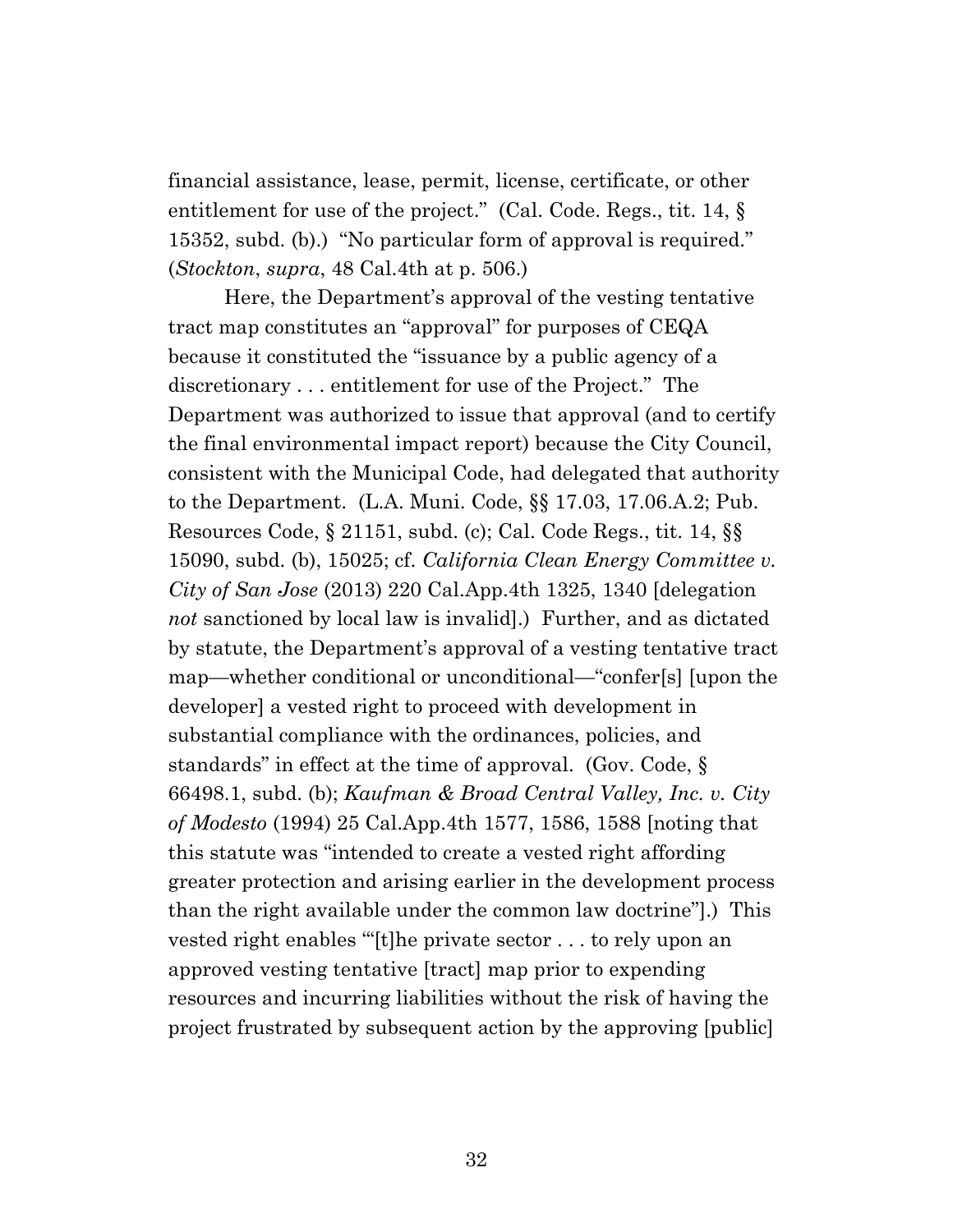agency . . . ."' (*Bright Development v. City of Tracy* (1993) 20 Cal.App.4th 783, 793, quoting Gov. Code, § 66498.9.) Because it vests rights to proceed with the project in the private developer, the approval of a vesting tentative tract map constitutes an "entitlement for use of the project" that falls comfortably within the definition of "approval" for CEQA purposes.

#### **C.** *The Coalition's arguments*

The Coalition makes what boils down to three categories of arguments in support of its position that the Department's approval of the vesting tentative tract map and its simultaneous certification of the final environmental impact report did not constitute an "approval" of the Project for CEQA purposes.

First, the Coalition argues that the Department's actions do not constitute an "approval" because, at that time, the City Council had yet to approve the City's development agreement with the developer and had yet to approve the height and zoning district changes necessary to implement the Project. We reject this argument. The Department's approval of the vesting tentative tract map granted the developer an entitlement to proceed with the Project. That the *implementation* of the Project was contingent on further approvals outside the Department's purview to grant does not negate the entitlement conferred by the Department's approval of the vesting tentative tract map, and thus does not preclude the approval of the tract map from constituting an "approval" for purposes of CEQA. (See *Save Tara v. City of West Hollywood* (2008) 45 Cal.4th 116, 132-133 [CEQA "does not establish that a conditional agreement for development never constitutes approval of the development"].) As our Supreme Court put it, the pertinent regulations "define [']approval' as occurring when the agency *first* exercises its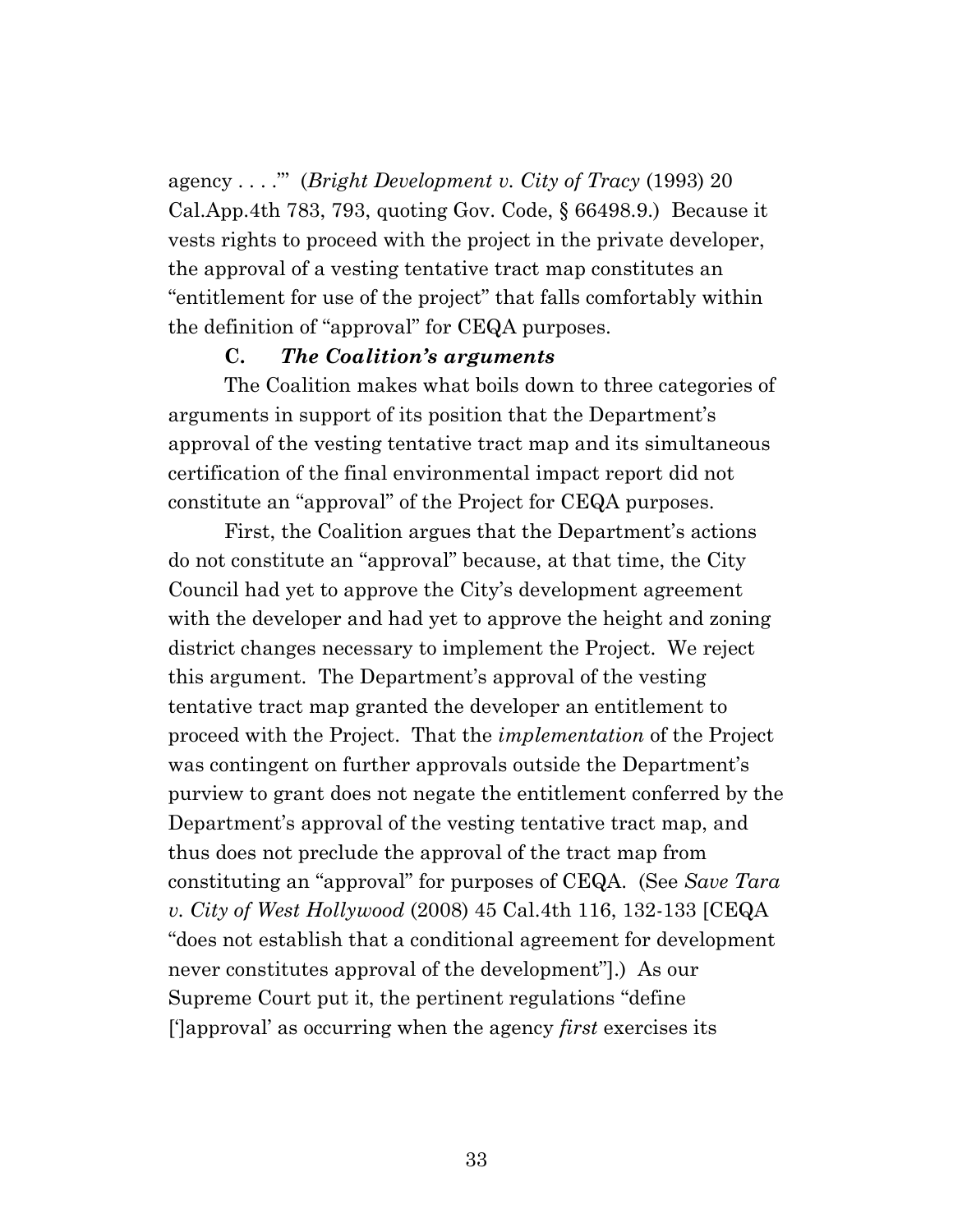discretion to execute a contract or grant financial assistance [or take other actions committing it to a project], not when the *last* such discretionary decision is made." (*Id.* at p. 134, original italics.)

Second, the Coalition argues that a "project" is defined as "the whole of an action" (Cal. Code Regs., tit. 14, § 15378, subd. (a)); that a project thus cannot be approved until *all* of the necessary approvals are conferred and all administrative appeals have been exhausted; and that this degree of finality was not attained until the City Council enacted ordinances granting the height and zoning district changes, approved the development agreement, and denied all earlier administrative appeals. We reject this argument. It is specifically foreclosed by the CEQA regulations themselves: "The term 'project' refers to *the activity which is being approved* and which may be subject to several discretionary approvals by government agencies. The term 'project' *does not mean each separate governmental approval*." (Cal. Code Regs., tit. 14, § 15378, subd. (c), italics added; *Citizens for a Megaplex-Free Alameda v. City of Alameda* (2007) 149 Cal.App.4th 91, 105.) Although, as the Coalition notes, courts have sometimes cited the definition of the term "project" to assess whether "approval" is required, they have done so in order to assess whether the underlying activity had sufficiently coalesced to be deemed a "project" that could be approved. (*Save Tara*, *supra*, 45 Cal.4th at pp. 134-135, 139.)

Lastly, the Coalition argues that the City should be equitably estopped from invoking the CEQA limitations period because it misled the public in the public notice announcing the Department's December 2016 meeting when the vesting tentative tract map was to be approved and the final environmental impact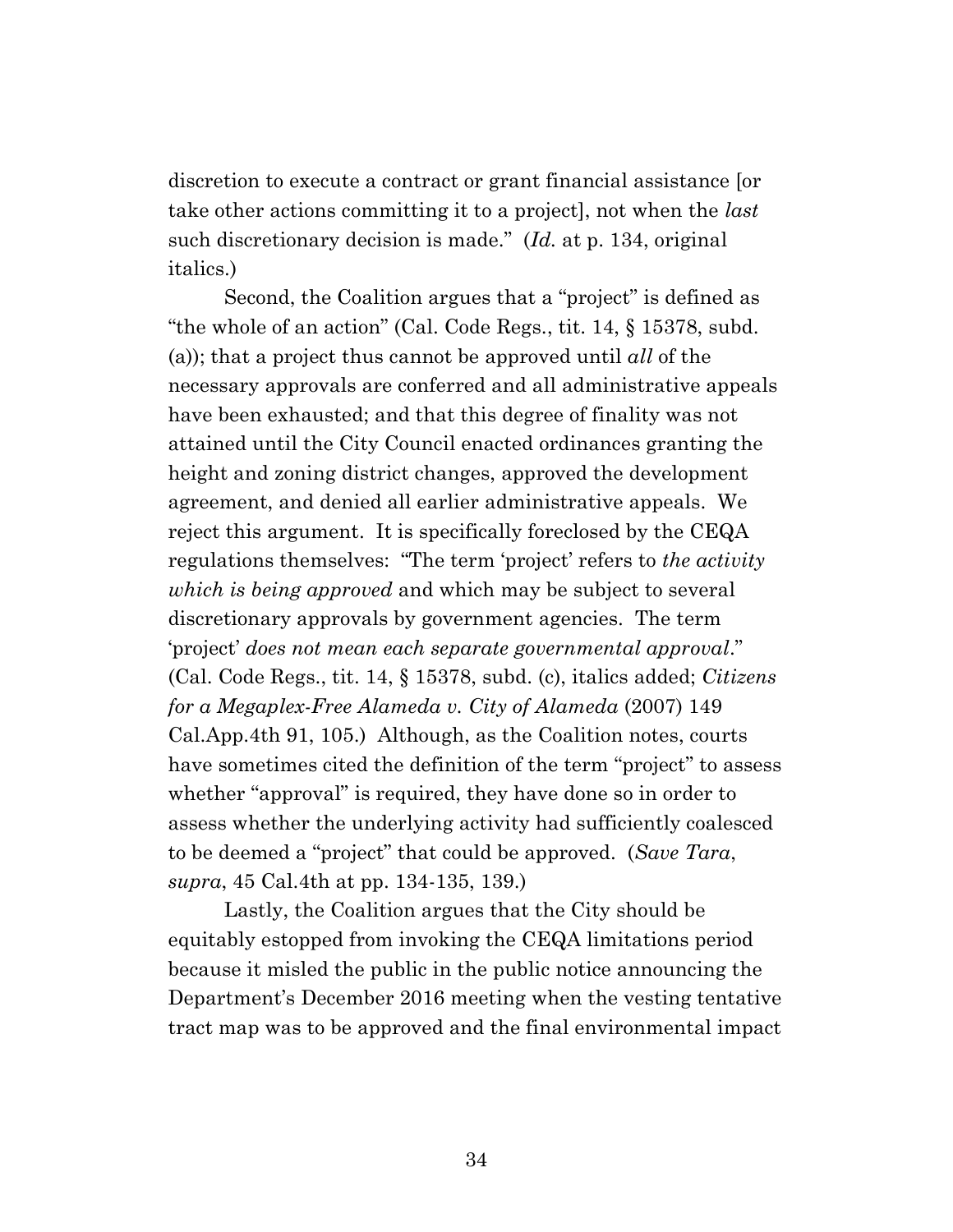report was to be certified. Specifically, the Coalition observes that the notice states that the Department *itself* was to consider these matters and, at the same time, states that "written comments" on those subjects "will be provided to the City Planning Commission" and that the final environmental impact report "will be submitted to the City Planning Commission and City Council for requested certification and action." According to the Coalition, the latter portions were misleading because they suggested that the Department was merely acting as a hearing officer for the Planning Commission and City Council rather than as a decision maker. We reject this argument for two reasons. To begin, although equitable estoppel may be invoked against public entities (*Citizens for a Responsible Caltrans Decision v. Department of Transportation* (2020) 46 Cal.App.5th 1103, 1128- 1129 (*Caltrans Decision*)), its use is to be limited to "unusual instances when necessary to avoid grave injustice and when the result will not defeat a strong public policy" (*City of Goleta v. Superior Court* (2006) 40 Cal.4th 270, 279). Further, and more to the point, the notice does not satisfy the baseline standard for invoking estoppel—let alone the heightened showing necessary to invoke it against a public entity. The notice at issue is, at best, unclear and ambiguous about whether the Department was making final decisions or merely making recommendations to be passed up the food chain to the Planning Commission and City Council. **<sup>11</sup>** But it is well settled that "'*[c]ertainty* is essential to all

**<sup>11</sup>** And this is a generous reading because the notice is arguably not inaccurate or misleading *at all*. The notice did not say that the vesting tentative tract map would be submitted to the Planning Commission and City Council for action, and the Planning Commission and City Council did review the